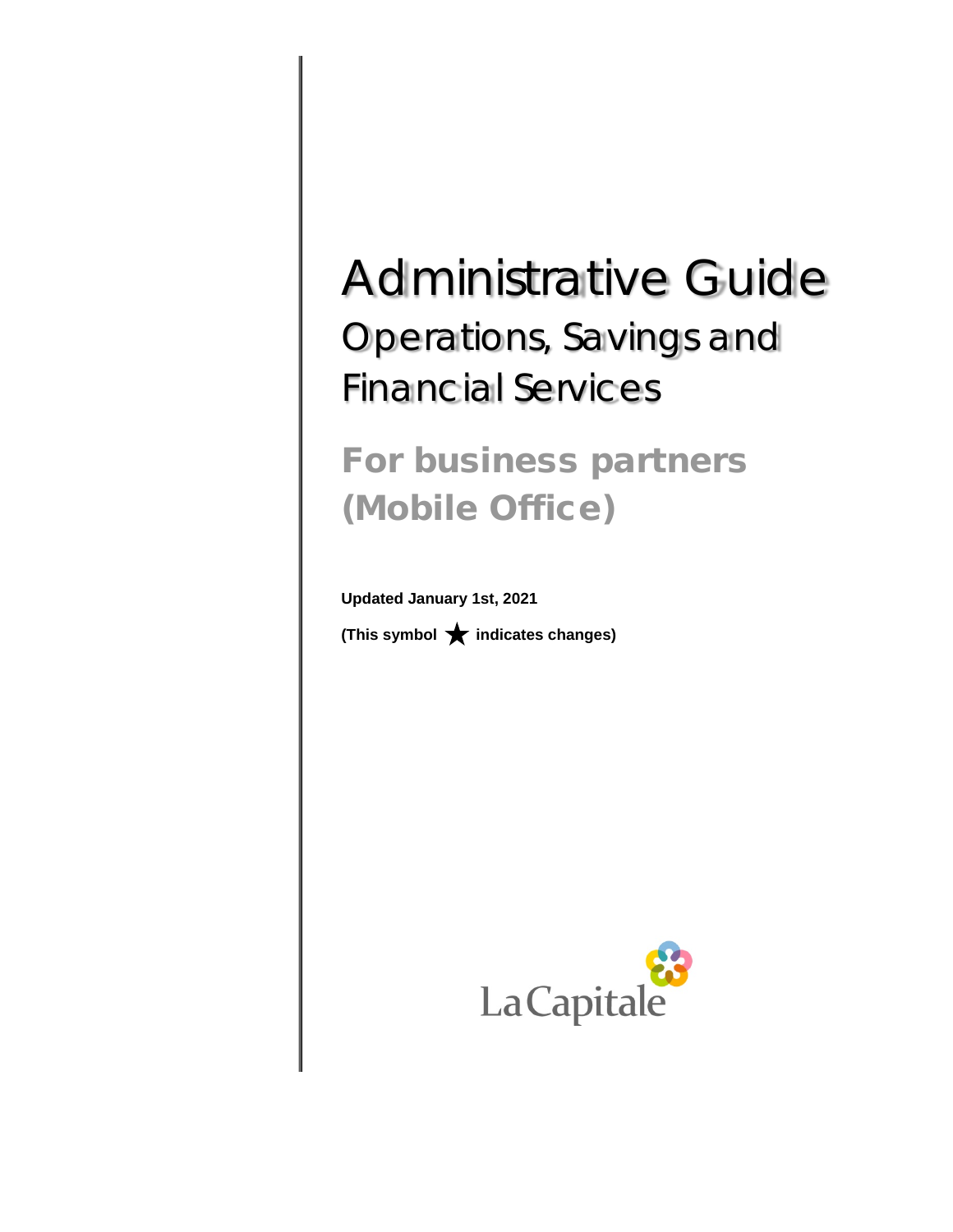# **TABLE OF CONTENTS**

|  | 2.1 |       |  |  |  |  |
|--|-----|-------|--|--|--|--|
|  | 2.2 |       |  |  |  |  |
|  | 2.3 |       |  |  |  |  |
|  | 2.4 |       |  |  |  |  |
|  | 2.5 |       |  |  |  |  |
|  |     |       |  |  |  |  |
|  | 3.1 |       |  |  |  |  |
|  | 3.2 |       |  |  |  |  |
|  | 3.3 |       |  |  |  |  |
|  | 3.4 |       |  |  |  |  |
|  | 3.5 |       |  |  |  |  |
|  | 3.6 |       |  |  |  |  |
|  |     | 3.6.1 |  |  |  |  |
|  |     | 3.6.2 |  |  |  |  |
|  | 3.7 |       |  |  |  |  |
|  |     | 3.7.1 |  |  |  |  |
|  |     | 3.7.2 |  |  |  |  |
|  | 3.8 |       |  |  |  |  |
|  | 3.9 |       |  |  |  |  |
|  |     |       |  |  |  |  |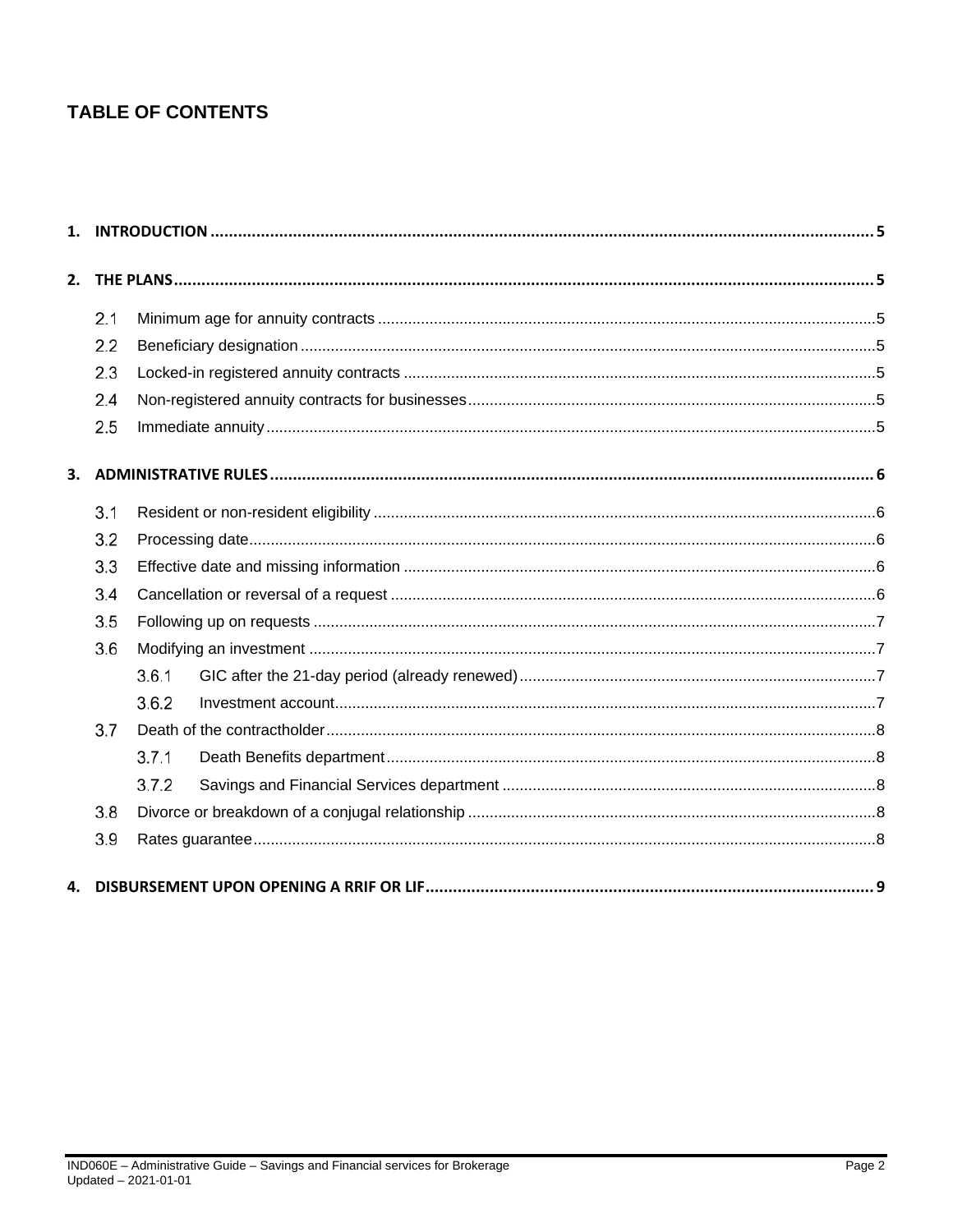| 5.  |     |       |  |  |  |  |  |
|-----|-----|-------|--|--|--|--|--|
|     | 5.1 |       |  |  |  |  |  |
|     | 5.2 | 5.2.1 |  |  |  |  |  |
|     |     |       |  |  |  |  |  |
|     |     |       |  |  |  |  |  |
|     | 5.3 |       |  |  |  |  |  |
|     |     | 5.3.1 |  |  |  |  |  |
|     |     | 5.3.2 |  |  |  |  |  |
|     | 5.4 |       |  |  |  |  |  |
|     |     | 5.4.1 |  |  |  |  |  |
|     |     | 5.4.2 |  |  |  |  |  |
|     |     | 5.4.3 |  |  |  |  |  |
|     |     | 5.4.4 |  |  |  |  |  |
|     | 5.5 |       |  |  |  |  |  |
|     |     | 5.5.1 |  |  |  |  |  |
|     |     | 5.5.2 |  |  |  |  |  |
| 6.  |     |       |  |  |  |  |  |
| 7.  |     |       |  |  |  |  |  |
|     | 7.1 |       |  |  |  |  |  |
| 7.2 |     |       |  |  |  |  |  |
|     | 7.3 |       |  |  |  |  |  |
|     | 7.4 |       |  |  |  |  |  |
|     | 7.5 |       |  |  |  |  |  |
|     | 7.6 |       |  |  |  |  |  |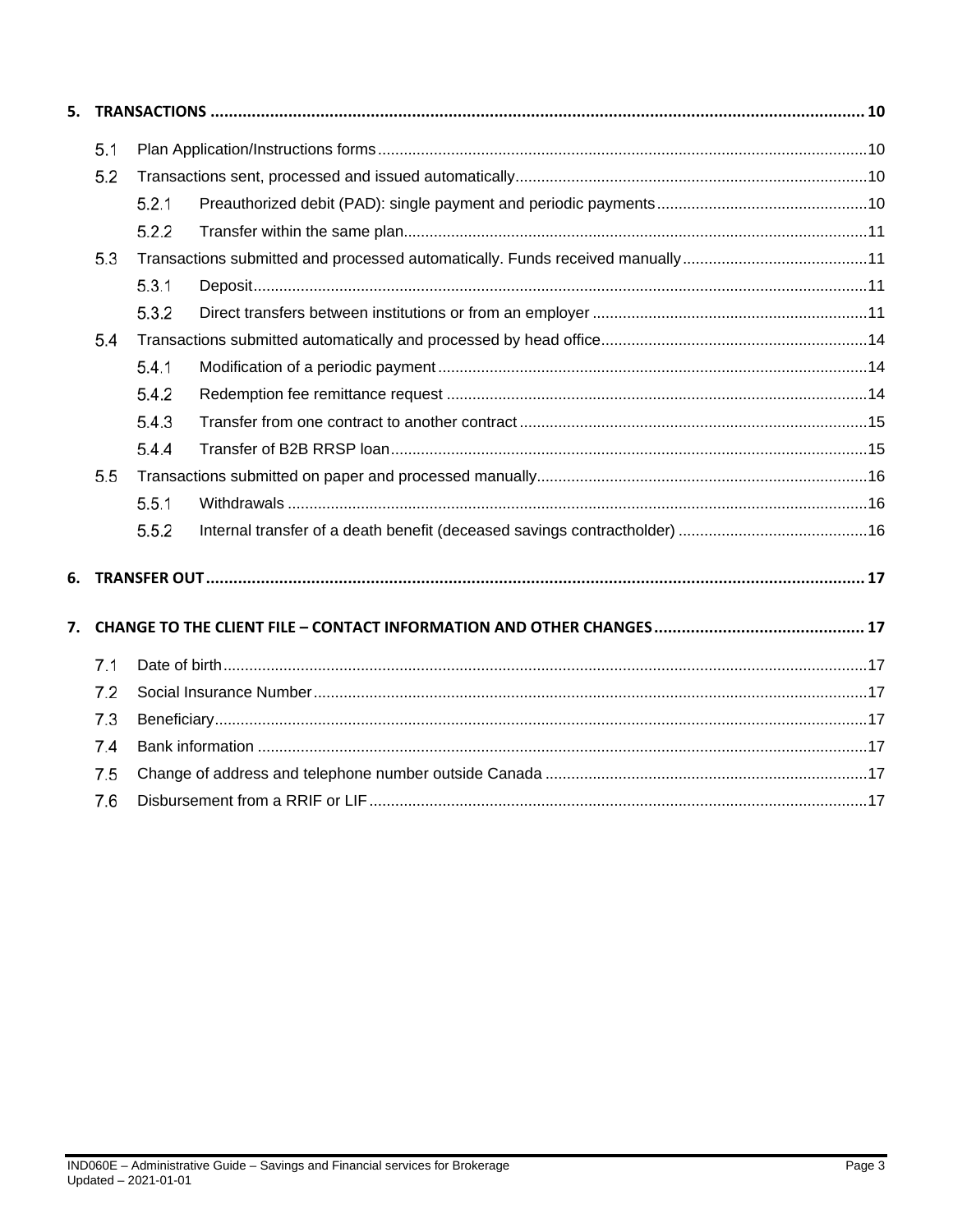|      | 8.1   |       |  |  |  |  |  |
|------|-------|-------|--|--|--|--|--|
|      | 8.2   |       |  |  |  |  |  |
|      | 8.3   |       |  |  |  |  |  |
|      |       | 8.3.1 |  |  |  |  |  |
|      | 8.3.2 |       |  |  |  |  |  |
|      |       | 8.3.3 |  |  |  |  |  |
|      | 8.4   |       |  |  |  |  |  |
|      |       | 8.4.1 |  |  |  |  |  |
|      |       | 8.4.2 |  |  |  |  |  |
|      |       | 8.4.3 |  |  |  |  |  |
|      | 8.5   |       |  |  |  |  |  |
|      | 8.6   |       |  |  |  |  |  |
|      | 8.7   |       |  |  |  |  |  |
|      | 8.8   |       |  |  |  |  |  |
|      | 8.9   |       |  |  |  |  |  |
| 8.10 |       |       |  |  |  |  |  |
|      |       |       |  |  |  |  |  |
|      |       |       |  |  |  |  |  |
|      |       |       |  |  |  |  |  |
|      |       |       |  |  |  |  |  |
|      |       |       |  |  |  |  |  |
|      |       |       |  |  |  |  |  |
|      |       |       |  |  |  |  |  |
|      | 9.1   |       |  |  |  |  |  |
|      | 9.2   |       |  |  |  |  |  |
|      | 9.3   |       |  |  |  |  |  |
|      |       |       |  |  |  |  |  |
|      |       |       |  |  |  |  |  |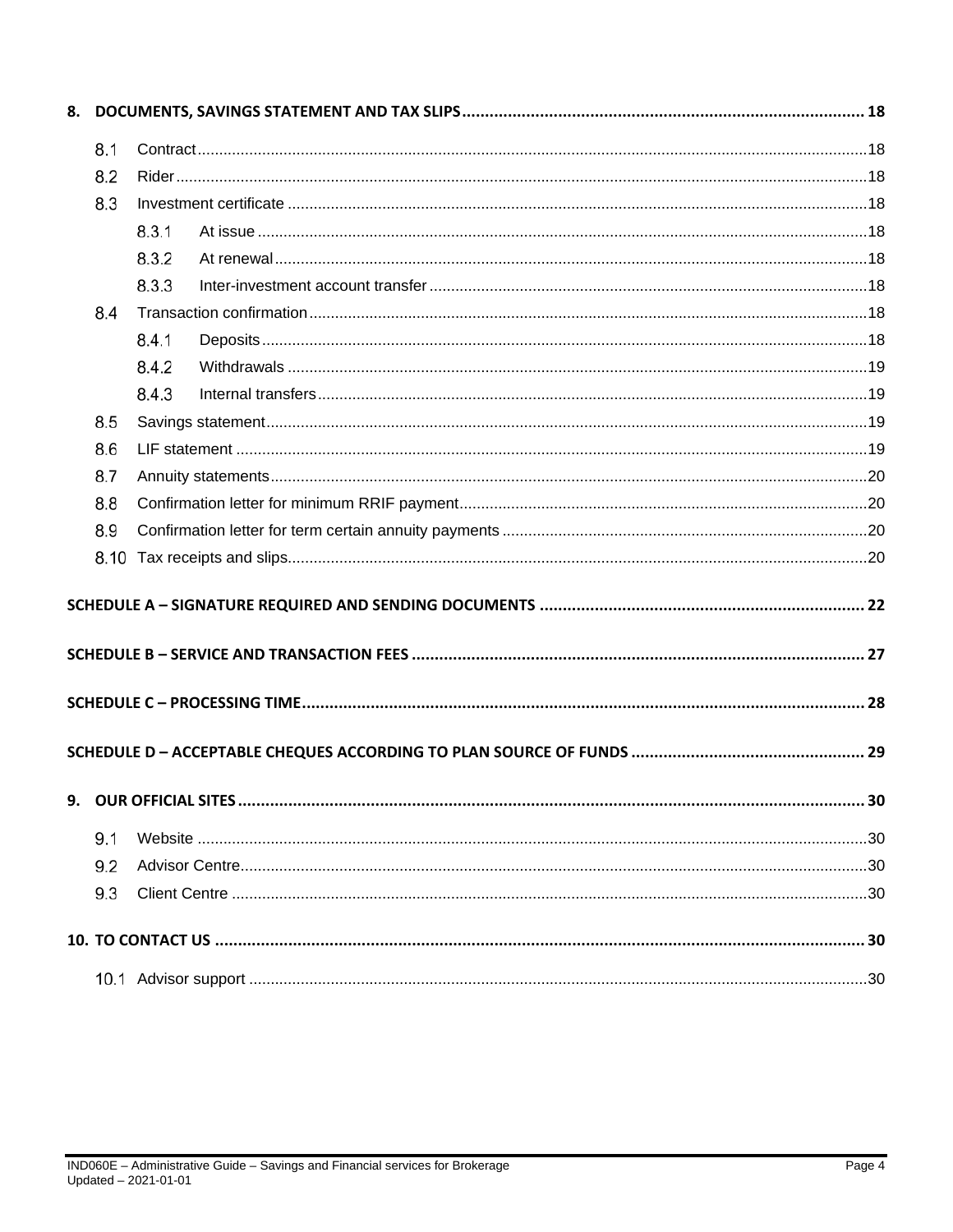# <span id="page-4-0"></span>1. INTRODUCTION

This guide is for advisors and their staff.

It aims to provide information on the administrative rules and procedures in order that documents submitted for transactions made by Operations, Savings and Financial Services for La Capitale Civil Service Insurer Inc. (the insurer) are in compliance.

It highlights the details of annuity contracts and how they are processed.

This guide will also help standardize transactions by providing quality service consistent with sound business practices.

Subject to applicable legislation and contract terms and conditions, this guide may be amended at any time.

# <span id="page-4-2"></span><span id="page-4-1"></span>2. THE PLANS

#### $2.1$ **Minimum age for annuity contracts**

The minimum age for taking out an annuity contract is age 18, whether the plan is registered or nonregistered. Contracts are not available for minors.

#### <span id="page-4-3"></span> $2.2$ **Beneficiary designation**

Beneficiary designation is revocable unless specified otherwise. **In Quebec**, however, if the contractholder designates, as beneficiary, the person to whom he or she is married or civilly united, **this designation is considered irrevocable unless the contractholder indicates that he or she wishes for the designation to be revocable.**

A beneficiary designation can have significant consequences. To replace a beneficiary or make certain changes or transactions, it is **mandatory** to designate the beneficiary correctly, including the revocable or irrevocable designation.

#### <span id="page-4-4"></span> $2.3$ **Locked-in registered annuity contracts**

Locked-in Retirement Account contracts (LIRA) or Locked-in Retirement Savings Plans (LRSP) and Life Income Funds (LIF) are available for all provinces.

# **However, Restricted Life Income Funds (RLIF) are not yet available.**

#### <span id="page-4-5"></span> $2.4$ **Non-registered annuity contracts for businesses**

Non-registered contracts are available for the following businesses:

- Not-for-profit organizations (retirement plans, associations, municipalities, condominium syndicates)
- **Corporations** L.
- **Partnerships**



# **The insurer does not offer non-registered annuity contracts for trusts (testamentary and** *inter vivos* **trusts. An estate is considered a testamentary trust.)**

#### <span id="page-4-6"></span> $2.5$ **Immediate annuity**

KI)

The following features must be taken into account when issuing an immediate annuity:

- Minimum investment of \$15,000
- Guaranteed minimum period and non-modifiable
	- Term-certain annuity with minimum period of 2 years
	- Life annuity with minimum guarantee of 5 years
- Non-redeemable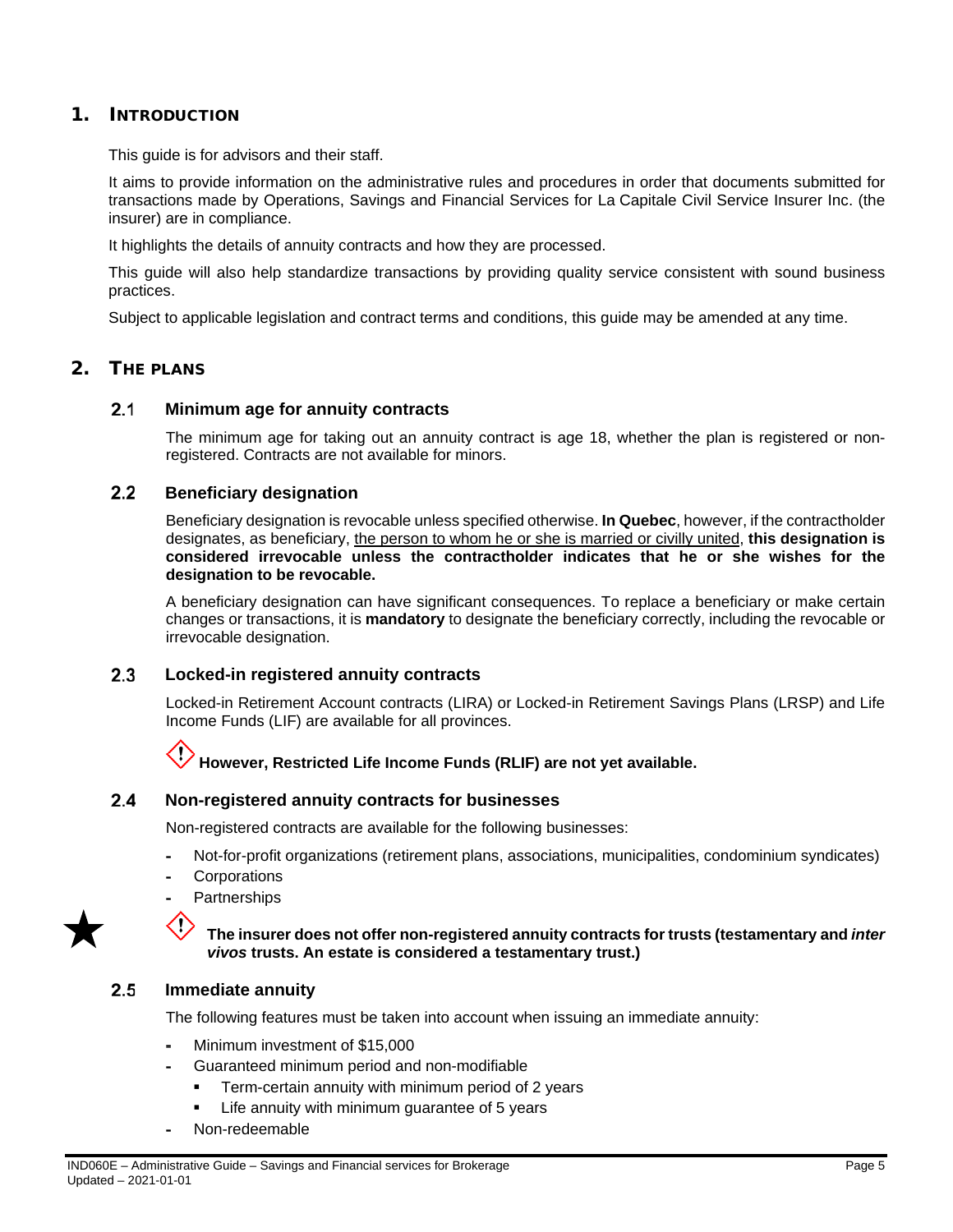# <span id="page-5-0"></span>3. ADMINISTRATIVE RUI ES

<span id="page-5-1"></span>

# **Resident or non-resident eligibility**

The following criteria are required when taking out and annuity contract:

- $\overline{a}$ Be a resident of Canada;
- Provide identification documents to support Canadian citizenship;
- Reside in Canada;
- Have a valid Social Insurance Number (SIN) so La Capitale can issue tax receipts and/or slips.

**A SIN that begins with the number "9" is issued to temporary residents who are neither Canadian citizens nor permanent residents. Your SIN is the number that identifies you for income tax purposes.**

#### <span id="page-5-2"></span> $3.2$ **Processing date**

# **Investment account deadlines**

The transaction date for a purchase or withdrawal for an investment account is the business day on which the request is received at head office, provided that it is received before 4:00 p.m. ET, and it is completed in full, duly signed and submitted with any required amounts. However, for a cash deposit by bank account withdrawal, the transaction date is based on the entry date by La Capitale, all according to our administrative deadlines.

Any request that is received after 4:00 p.m. ET will be considered to have been received on the following business day. The insurer reserves the right to change the transaction date without notice.

#### <span id="page-5-3"></span> $3.3$ **Effective date and missing information**

- If information or documents required for conducting a transaction are missing, an email is sent to the advisor to inform him or her that the request cannot be processed.
- When all missing information and documents have been received, the effective date is the date that the file was complete, i.e. when all information and documents are received at head office.



**If the request remains incomplete or non-compliant three months after the date the initial request was received, it will be cancelled without any further notice.**

#### <span id="page-5-4"></span> $3.4$ **Cancellation or reversal of a request**

- To reverse a request to contribute to an investment account, the advisor must send us a letter of indemnity mentioning that he or she will assume any related fees.
- Submit the cancellation request by email with the subject line: **URGENT – REQUEST CANCELLATION** to the following address: [savingsinvestments@lacapitale.com.](mailto:savingsinvestments@lacapitale.com)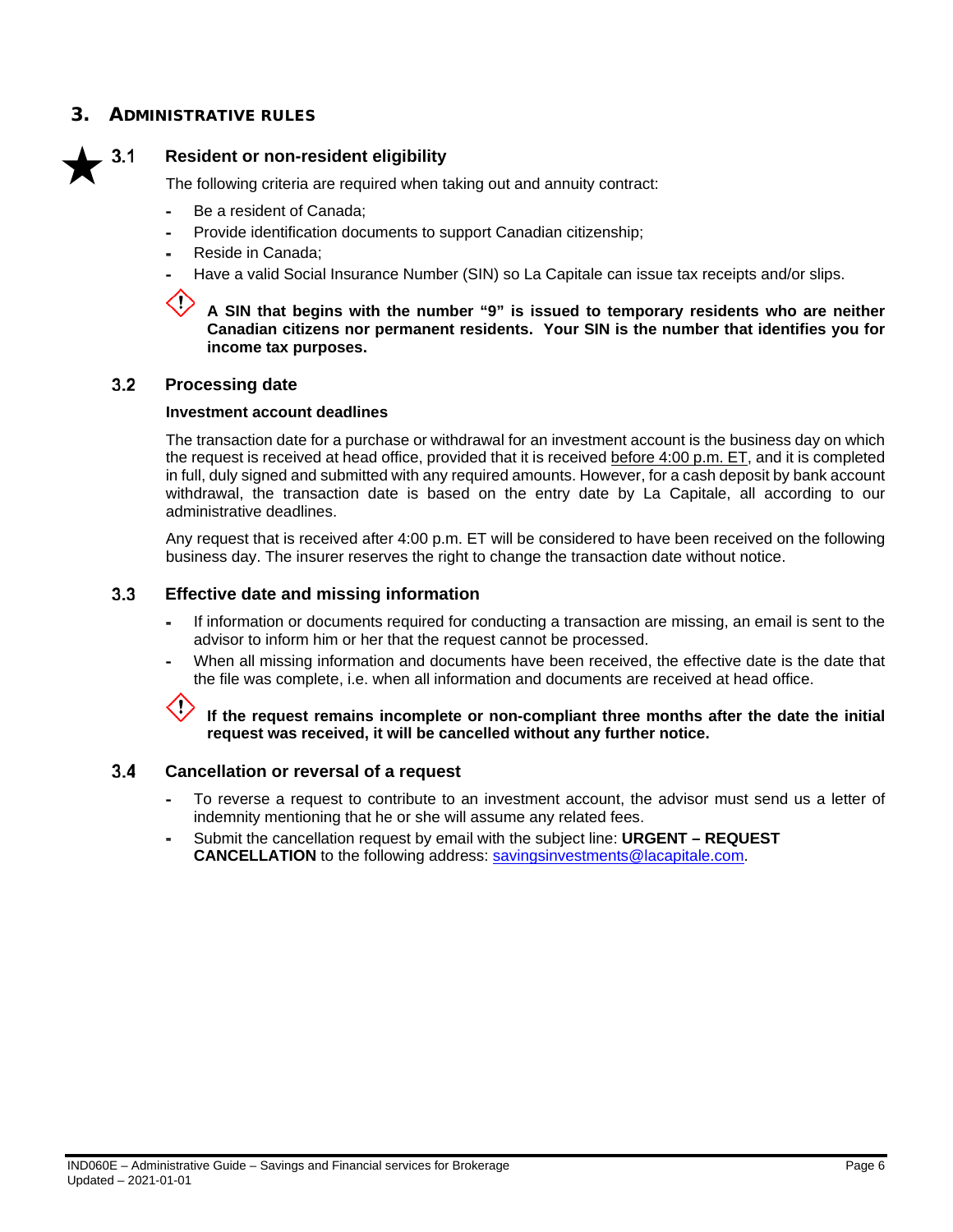#### <span id="page-6-0"></span> $3.5$ **Following up on requests**

Consult the Advisor Centre, where you have access to the progress of a client's request:

- See if the request has been received and processed ÷.
- Follow up, if necessary

| Advisor Centre          | Insurance                        | Savings           | Tools | <b>Document Centre</b> |                        |
|-------------------------|----------------------------------|-------------------|-------|------------------------|------------------------|
| <b>Savings</b>          | <b>Search contracts</b>          |                   |       |                        |                        |
| > Search contracts      |                                  |                   |       |                        | See our interest rates |
| > Search for follow-ups | <b>Client No</b>                 |                   |       |                        |                        |
| > Search Unit Value     | $\mathbf{2}$<br><b>Last Name</b> | <b>First Name</b> |       |                        |                        |
|                         | <b>Company Name</b>              | з                 |       |                        |                        |
|                         |                                  |                   |       |                        | <b>Search</b>          |

- **Press Search follow-ups**
- **2** Enter the client number OR
- Enter the full name OR the company name (if the contractholder is a company)
- **Press Search**

#### <span id="page-6-2"></span><span id="page-6-1"></span> $3.6$ **Modifying an investment**

#### $3.6.1$ *GIC after the 21-day period (already renewed)*

At maturity, GICs are automatically renewed, and the contractholder is notified. The contractholder has 21 days to let us know if he or she has new instructions.

# **After 21 days:**

- A change requested by an advisor due to the advisor's error or omission: Attach an explanatory letter of indemnity. Any fees and penalties are assumed by the advisor.
- A change requested by the client: The client assumes any penalties.

#### <span id="page-6-3"></span> $3.6.2$ *Investment account*

- A change requested by the advisor due to the advisor's error or omission: Attach an explanatory letter of indemnity. Any fees and penalties are assumed by the advisor.
- A change requested by the client: The client assumes any penalties.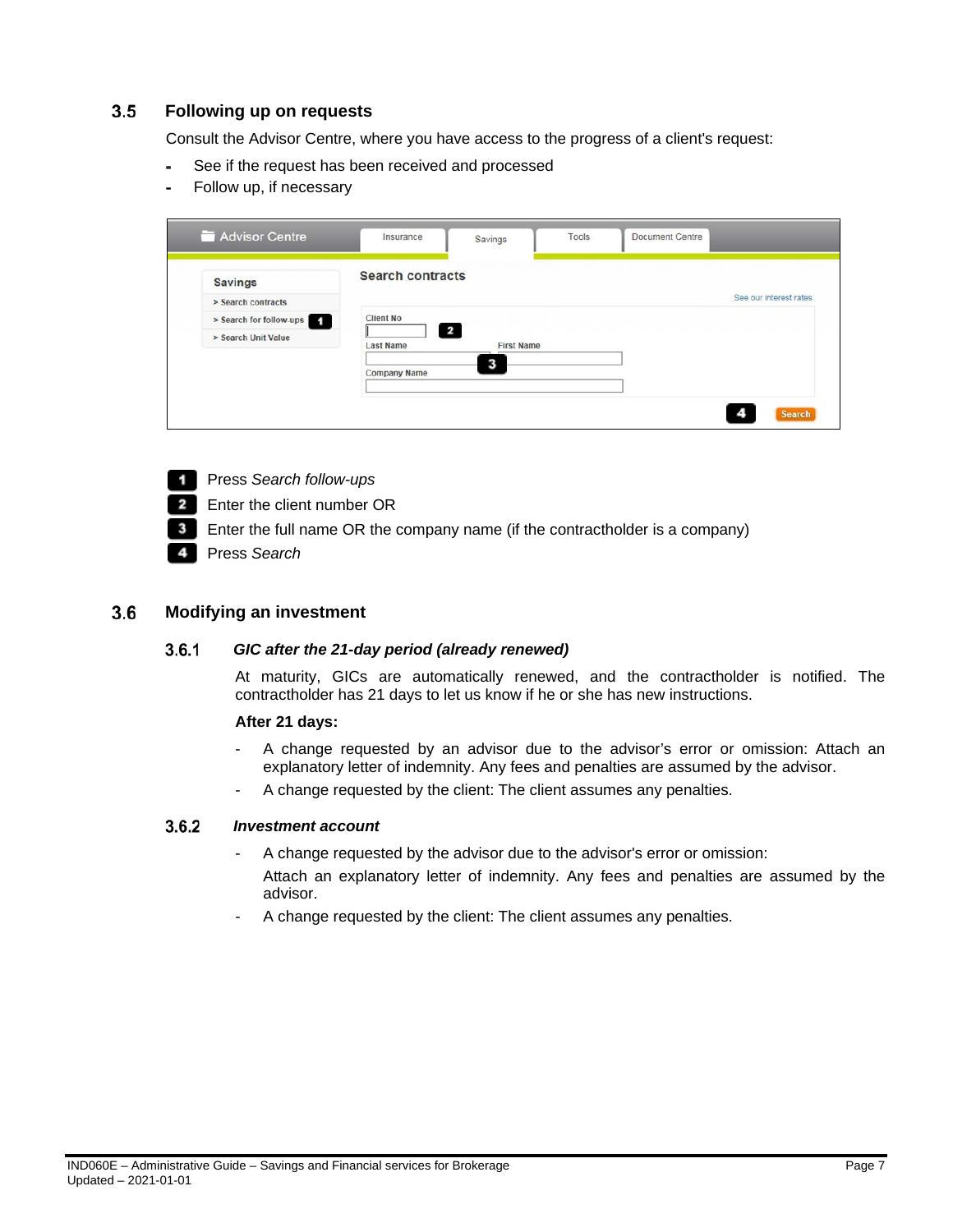#### <span id="page-7-1"></span><span id="page-7-0"></span> $3.7$ **Death of the contractholder**

#### $3.7.1$ *Death Benefits department*

When the insurer is informed of the contractholder's death by the liquidator or beneficiary, the Death Benefits department takes charge of the formalities.

A letter is sent to the estate liquidator concerning what documents need to be submitted:

- The Claimant's Declaration for the Savings department
- Proof of death (confirmation from the funeral home or Quebec register of civil status)
- Copy of the testamentary search result from the *Chambre des notaires du Québec* and the Quebec Bar (for Quebec only)
- A copy of the will and marriage or civil union contract (the most recent documents)

If the beneficiary is a minor, attach the following documents:

- Proof of birth
- Act of Tutorship (for Quebec only) or trust deed (for provinces other than Quebec)

If the deceased contractholder held a RRIF or LIF, the minimum disbursement amount is not withdrawn. Tax slips are produced taking this minimum amount into account.

#### <span id="page-7-2"></span> $3.7.2$ *Savings and Financial Services department*

The beneficiary must inform La Capitale of his or her intentions regarding the inherited investments. In addition to the application or instructions form, the appropriate provincial forms must be attached.



Refer to the Locked-in Plans Guide.

#### <span id="page-7-3"></span> $3.8$ **Divorce or breakdown of a conjugal relationship**

In addition to the Application/Instructions form, the appropriate provincial form must be attached.



Refer to the Locked-in Plans Guide.

**In Quebec, If the transfer is from a TFSA following the breakdown of a conjugal relationship, please enter "TFSA" manually in the T2220 form in the "Plan" section, complete and have it signed by both parties.**

**The irrevocable beneficiary's signature is not required.**

#### <span id="page-7-4"></span> $3.9$ **Rates guarantee**

The interest rate that is posted at the time the contract is signed is guaranteed, provided that payment is received within the time limit. In the case of retirement annuities, there is a rate table rather than one single rate.

- The time limit is the period between signature of the contract and receipt of payment: The period must not exceed 12 days. If the funds are coming from another institution, the period must not exceed 60 days.
- If this condition is not met, the rate in effect on the date that payment is received will apply.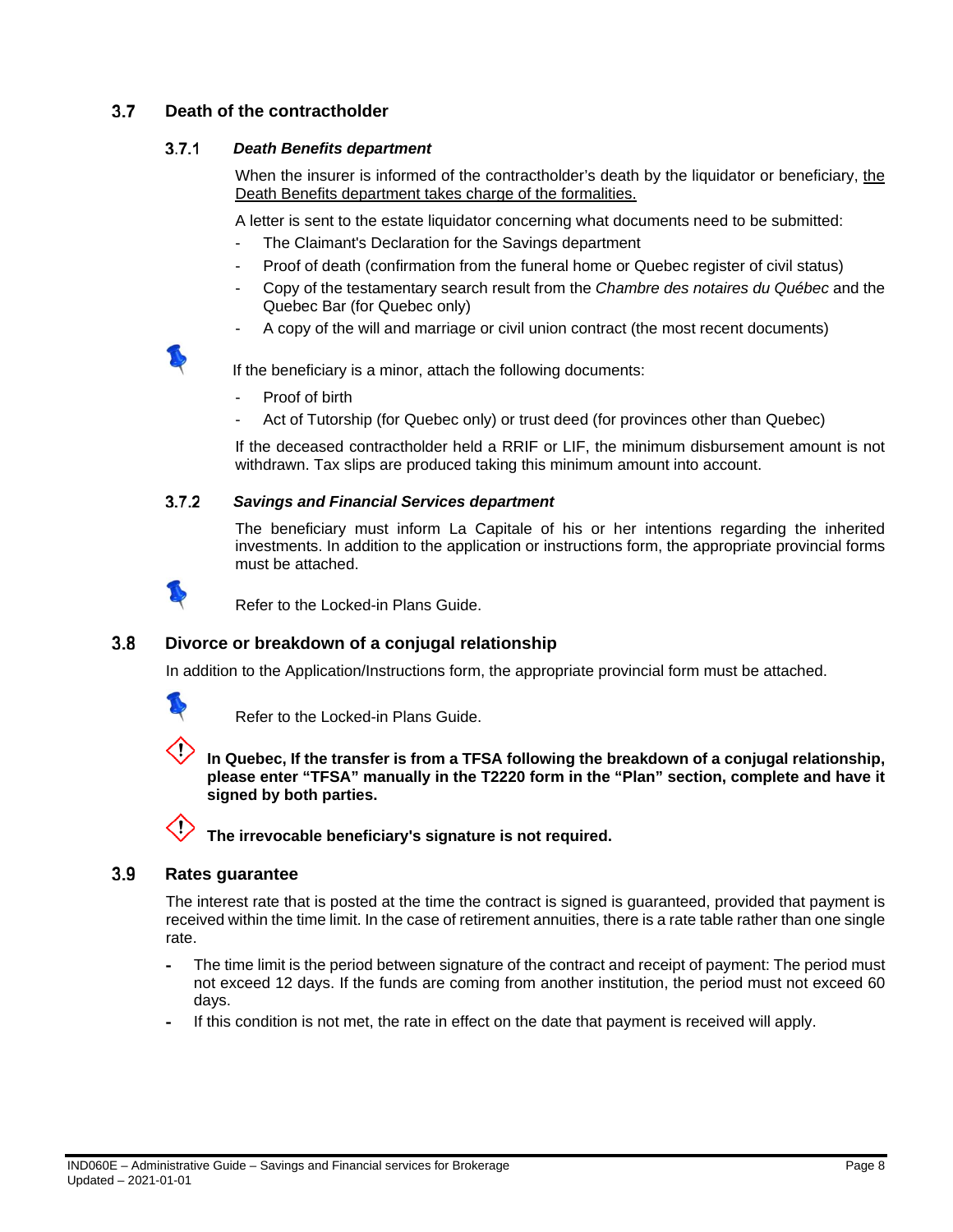The guaranteed rate does not apply to the Equity Index GIC product. The rate and conditions will be those in effect upon receipt of the documents and according to issue date.

In the event that the rate used for the quote does not match that specified by the insurer or any information used to determine the annuity is revealed to be false, the insurer reserves the right to adjust the annuity to the rate specified or in accordance with the true information.

# <span id="page-8-0"></span>4. DISBURSEMENT UPON OPENING A RRIF OR LIF

The minimum amount of funds that must be withdrawn during the year the account is opened is \$0. Therefore, if a client wishes to make a withdrawal when opening the account, the total withdrawal amount is considered as a "lump-sum payment" as defined in the Income Tax Act. The tax rate applies to the total amount.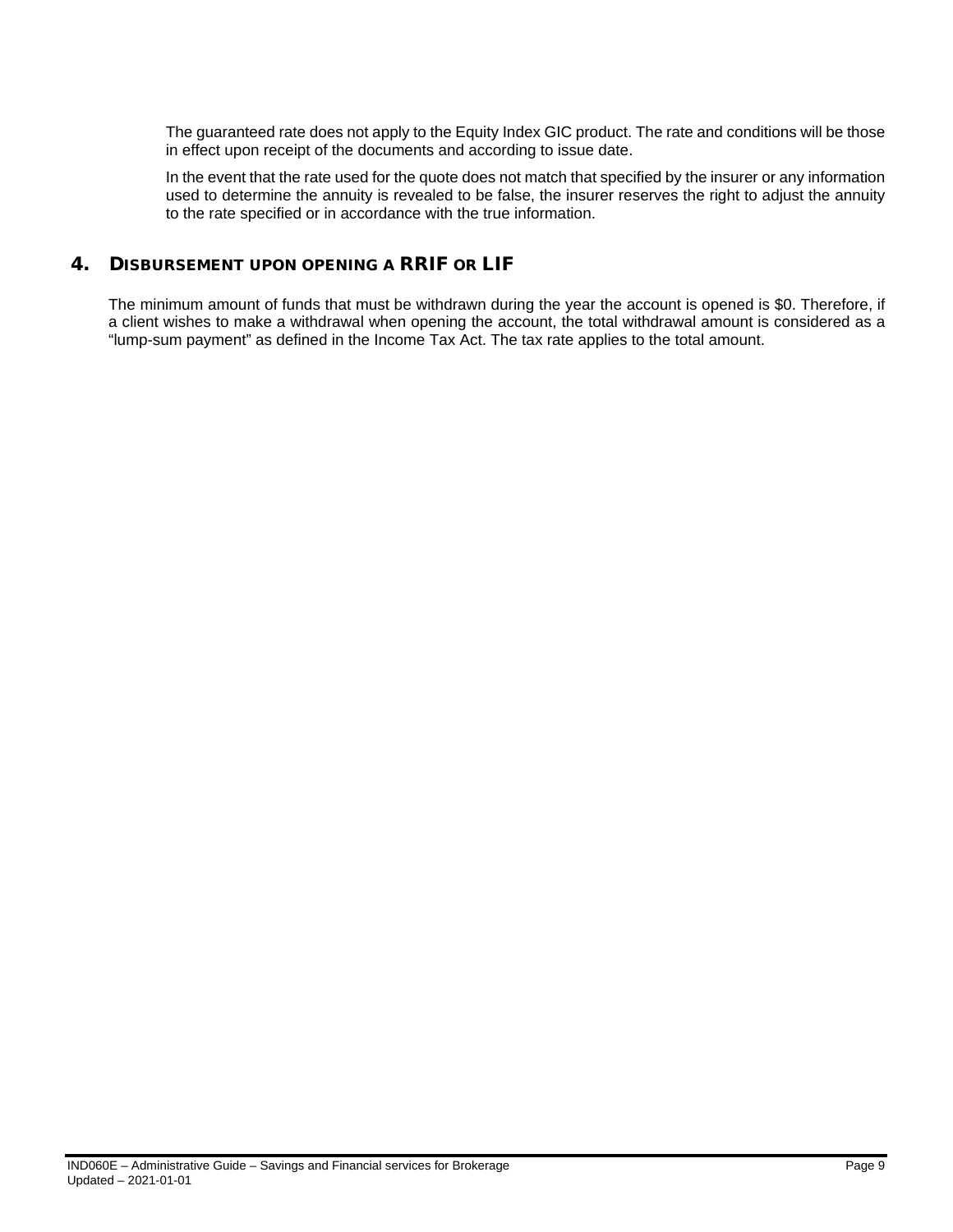# <span id="page-9-1"></span><span id="page-9-0"></span>5. TRANSACTIONS

#### $5.1$ **Plan Application/Instructions forms**

| <b>Application/Instructions</b>          |   | <b>Documents required</b>                                                                                                                                    |
|------------------------------------------|---|--------------------------------------------------------------------------------------------------------------------------------------------------------------|
| Non-registered, RRSP, LIRA,<br>RRIF, LIF | ⇨ | T097 Application/Instructions Form for non-registered plan, RSP, RIF,<br>LIRA (QC), LIF, Annuity, Deferred Life Annuity, Deferred Life Annuity-<br>LIRA (QC) |
| <b>TFSA</b>                              | ⇨ | T087 TFSA Application-Instructions form                                                                                                                      |
| Pan-Canadian LIRA/LIF                    | ⇨ | T053 Application/Instructions -<br>Pan-Canadian Retirement Savings Plan/Pan-Canadian Retirement<br>Income Fund                                               |
| Non-registered - business                | ⇨ | K116 Non-registered savings annuity for businesses<br>Application/Instructions form in PDF                                                                   |

The following details are for transactions processed entirely or partially by the Mobile Office app or by head office.

#### <span id="page-9-3"></span><span id="page-9-2"></span> $5.2$ **Transactions sent, processed and issued automatically**

#### $5.2.1$ *Preauthorized debit (PAD): single payment and periodic payments*

Allowed for the following plans:

- RRSP
- TFSA

# **The payor may be different from the contractholder only in the case of contributing spouse RRSPs.**

| To start periodic payments |                                                                                                                                                                               |  |  |  |  |
|----------------------------|-------------------------------------------------------------------------------------------------------------------------------------------------------------------------------|--|--|--|--|
| Comments                   | The date of the first withdrawal will be set in accordance with the billing calendar of<br><b>Account Collection Services.</b>                                                |  |  |  |  |
| Documents required         | Complete the Preauthorized Debit (PAD) Agreement section of the form for the<br>pertinent plan (T087-097)                                                                     |  |  |  |  |
|                            | Mandatory contractholder and payor (if different from the contractholder)<br>signatures, except if authorization was already obtained and the bank information<br>is the same |  |  |  |  |

| For the first single payment |                                                                                                                                                                                          |  |  |  |  |
|------------------------------|------------------------------------------------------------------------------------------------------------------------------------------------------------------------------------------|--|--|--|--|
| Comments                     | It takes up to three business days to withdraw funds from the bank account after<br>۰<br>the date the request is processed                                                               |  |  |  |  |
|                              | The withdrawal cannot be made from a business account or a third-party account<br>(except for a spousal RRSP)                                                                            |  |  |  |  |
| Documents required           | Complete the "Preauthorized Debit (PAD) Agreement" section of the form for the<br>pertinent plan (T087-097)                                                                              |  |  |  |  |
|                              | Mandatory contractholder or payor (if different from the contractholder)<br>signatures, except if authorization was already obtained for the PAD and the bank<br>information is the same |  |  |  |  |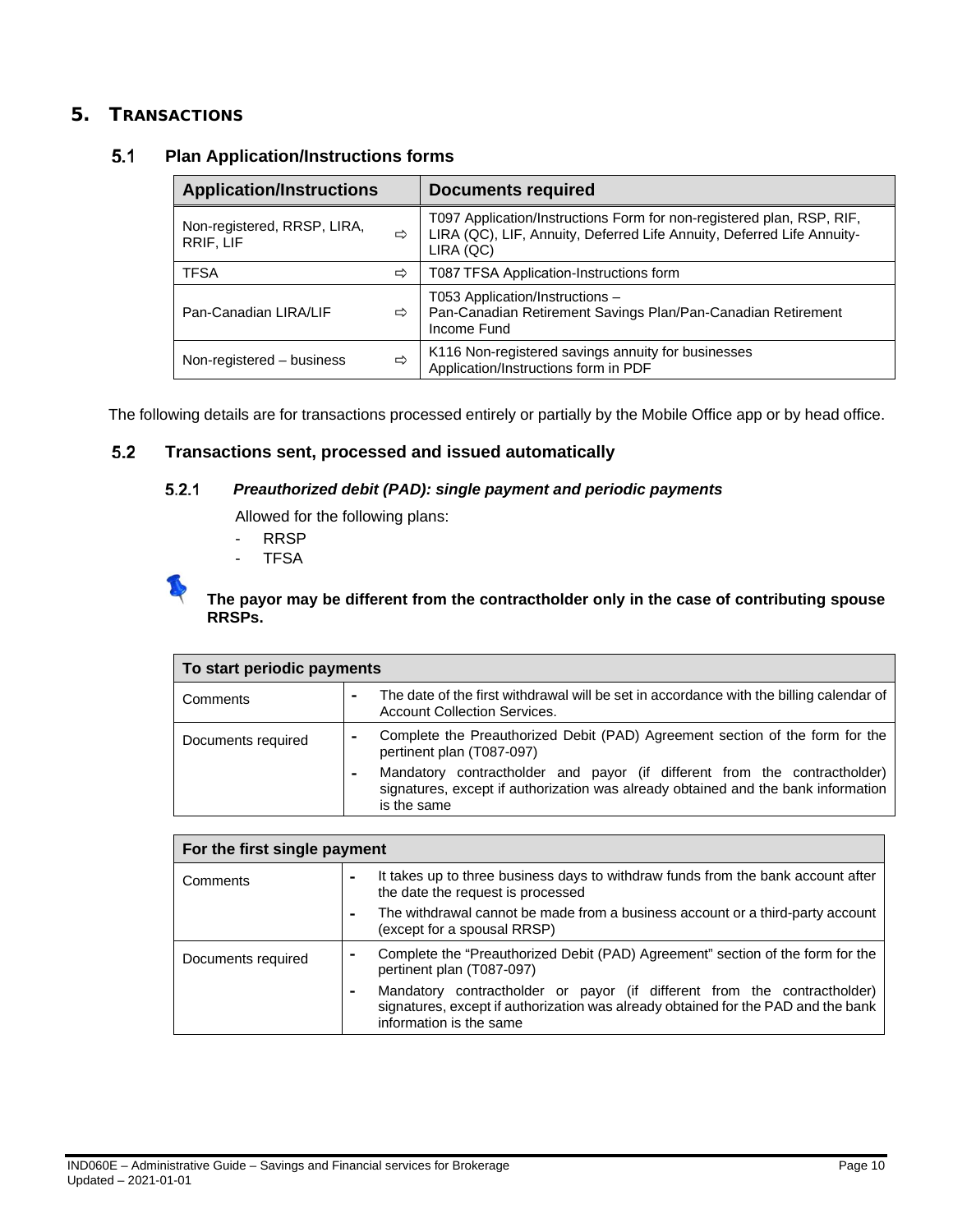#### <span id="page-10-0"></span> $5.2.2$ *Transfer within the same plan*

Allowed for the following plans:

- RRSP
- TFSA
- LIRA/LRSP
- RRIF
- LIF

**Transfer from one investment account to another investment account (within the same fee series)**

**Transfer of the 10% penalty-free portion to the purchase fee series Transfer between products**

| --------------------- |                                       |  |  |  |  |
|-----------------------|---------------------------------------|--|--|--|--|
| Comments              | N/A                                   |  |  |  |  |
| Documents required    | K044 Inter-account Transfer form<br>- |  |  |  |  |

**The transfer from an investment account to a Daily Interest Account under the same contract is only authorized in the Daily Interest Account for Investment Accounts.**

#### <span id="page-10-2"></span><span id="page-10-1"></span> $5.3$ **Transactions submitted and processed automatically. Funds received manually**

#### $5.3.1$ *Deposit*

Allowed for the following plans:

- RRSP
- TFSA

| To make deposits by cheque |                                                                                                                                                                |  |  |  |  |
|----------------------------|----------------------------------------------------------------------------------------------------------------------------------------------------------------|--|--|--|--|
| Comments                   | Post-dated cheques are not accepted<br>A cheque from an employer is accepted for RRSPs only,<br>provided that is for vacation pay, a bonus or retroactive pay. |  |  |  |  |
| Documents required         | It must be a personalized cheque<br>۰                                                                                                                          |  |  |  |  |

#### <span id="page-10-3"></span> $5.3.2$ *Direct transfers between institutions or from an employer*

Allowed for the following plans:

- RRSP
- TFSA
- Existing LIRA/LRSP
- RRIF
- Existing LIF
- 
- Transfer forms (T2033, T2151 and others) are forwarded directly by advisors to the other institution or employer.
- Forms rejected by the other financial institution are sent by the Administration to advisors by email so they can do the necessary follow-up.
- Requests for which funds have not been received and which have been pending for four months are automatically cancelled without notice.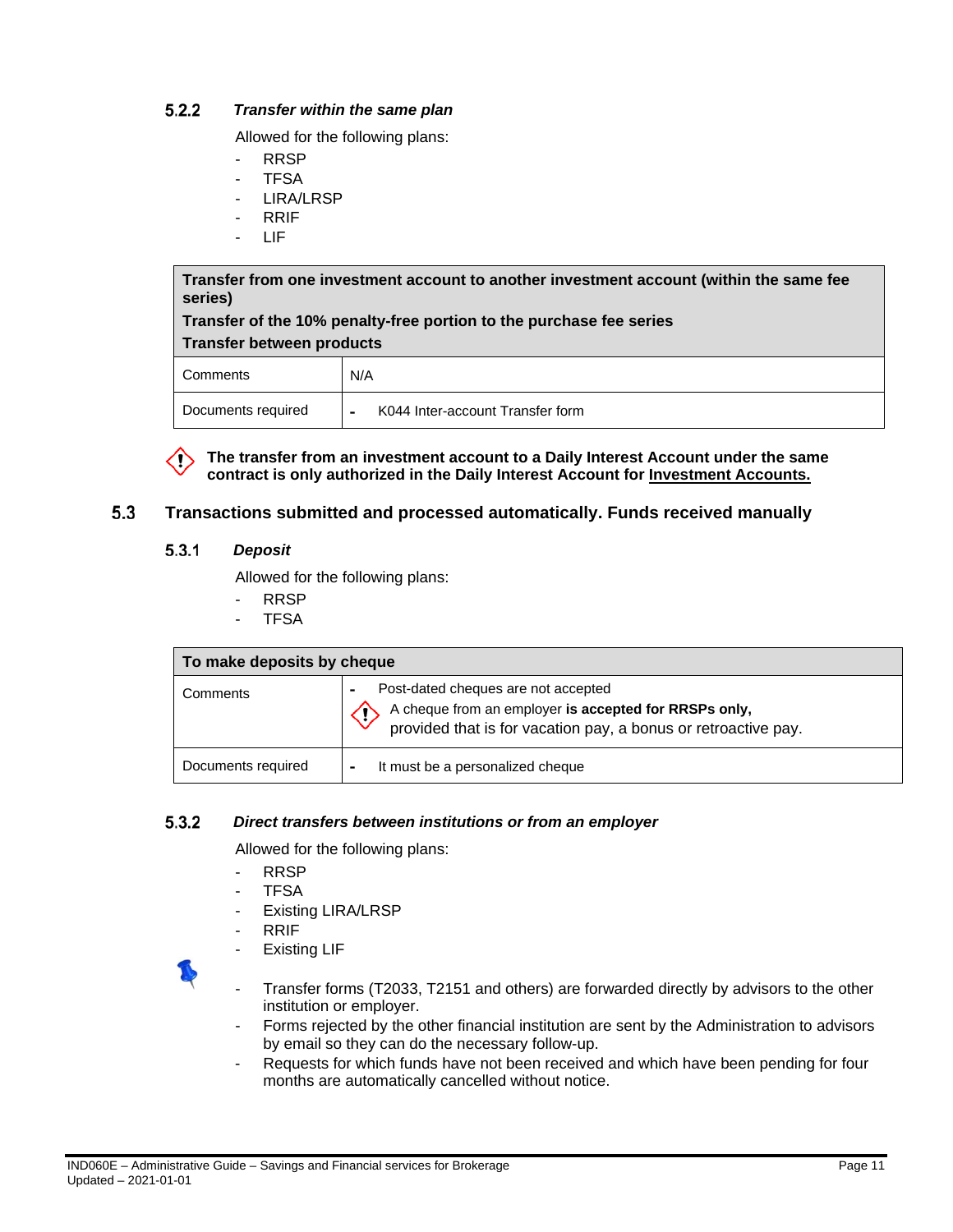| <b>Funds from another institution</b> |                                                                                                                                                                                                                                                                                                                                                    |  |  |  |  |
|---------------------------------------|----------------------------------------------------------------------------------------------------------------------------------------------------------------------------------------------------------------------------------------------------------------------------------------------------------------------------------------------------|--|--|--|--|
| Comments                              | N/A                                                                                                                                                                                                                                                                                                                                                |  |  |  |  |
| Documents required                    | T2033 form OR<br>Authorization for the transfer of non-registered funds<br>If the transfer is from a LIRA/LRSP or a LIF, you must complete all of<br>Section C - Recipient and indicate the legal jurisdiction (federal, Quebec,<br>Ontario, etc.) The content of this section is in compliance with the<br>Transfer of Locked-in Funds Agreement. |  |  |  |  |

| <b>Funds from the employer</b> |                                                                                                                                                                    |  |  |  |  |
|--------------------------------|--------------------------------------------------------------------------------------------------------------------------------------------------------------------|--|--|--|--|
| Comments                       | N/A                                                                                                                                                                |  |  |  |  |
| Documents required             | T2151 form<br>IND090E Transfer of Locked-in Funds Agreement form and in Section 3<br>"Recipient", indicate the legal jurisdiction (federal, Quebec, Ontario, etc.) |  |  |  |  |

| Funds from an employer - Retiring allowance (including unused sick leave) |                                                                                                                                                                     |        |                                                |                                           |  |  |  |
|---------------------------------------------------------------------------|---------------------------------------------------------------------------------------------------------------------------------------------------------------------|--------|------------------------------------------------|-------------------------------------------|--|--|--|
| Comment                                                                   | Amounts transferred to a registered plan<br>٠                                                                                                                       |        |                                                |                                           |  |  |  |
| Documents required                                                        | In the Source of Funds section of T097<br>$\Box$ Transfer from another financial institution or employer (Attach the appropriate form with a copy of the statement) |        |                                                |                                           |  |  |  |
|                                                                           |                                                                                                                                                                     | Amount | Maturity date<br>of investment<br>(YYYY/MM/DD) | Name of financial institution or employer |  |  |  |
|                                                                           |                                                                                                                                                                     |        |                                                |                                           |  |  |  |
|                                                                           |                                                                                                                                                                     |        |                                                |                                           |  |  |  |
|                                                                           |                                                                                                                                                                     |        |                                                |                                           |  |  |  |
|                                                                           |                                                                                                                                                                     |        |                                                |                                           |  |  |  |

Check the *Transfer from another financial institution or employer* box

In the *Name of financial institution or employer* field*,* enter *Retiring allowance*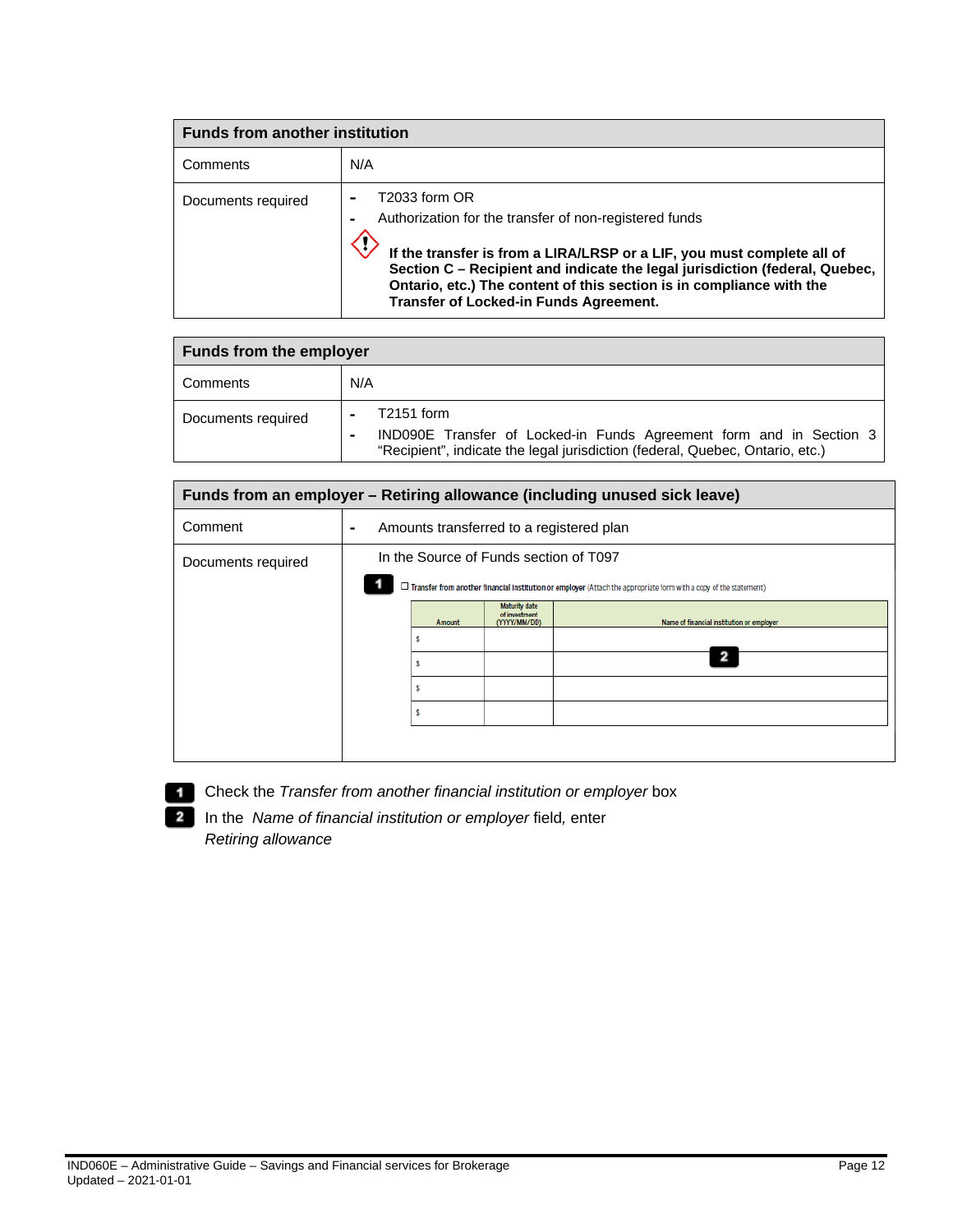| Funds from an employer following a death |         |                                                                                                                                                                                                                                         |                                                       |                                           |  |
|------------------------------------------|---------|-----------------------------------------------------------------------------------------------------------------------------------------------------------------------------------------------------------------------------------------|-------------------------------------------------------|-------------------------------------------|--|
| Comments                                 | N/A     |                                                                                                                                                                                                                                         |                                                       |                                           |  |
| Documents required                       | ۰<br>×. | Refer to the Locked-in Plans Guide<br>T2151 form<br>In forms T053, T087 or T097, in the Source of Funds section<br>□ Transfer from another financial institution or employer (Attach the appropriate form with a copy of the statement) |                                                       |                                           |  |
|                                          |         | <b>Amount</b>                                                                                                                                                                                                                           | <b>Maturity date</b><br>of Investment<br>(YYYY/MM/DD) | Name of financial institution or employer |  |

Check the *Transfer from another institution or an employer* box

In the *Name of financial institution or employer* field, enter: *Death* with the name of the deceased

| Funds from another institution following a death |                                                                                                                                                                                                                                                                                                                             |  |  |
|--------------------------------------------------|-----------------------------------------------------------------------------------------------------------------------------------------------------------------------------------------------------------------------------------------------------------------------------------------------------------------------------|--|--|
| Comments                                         | N/A                                                                                                                                                                                                                                                                                                                         |  |  |
| Documents required                               | Refer to the Locked-in Plans Guide<br>T2033 form<br>If the transfer is from a LIRA/LRSP or a LIF, you must complete all of<br>Section C - Recipient and indicate the legal jurisdiction (federal, Quebec,<br>Ontario, etc.) The content of this section is in compliance with the<br>Transfer of Locked-in Funds Agreement. |  |  |

| Funds from another institution following separation |                                                                                                                                                                                                                            |  |  |  |
|-----------------------------------------------------|----------------------------------------------------------------------------------------------------------------------------------------------------------------------------------------------------------------------------|--|--|--|
| Comments                                            | RRSP, LIRA, RRIF and LIF<br>×.                                                                                                                                                                                             |  |  |  |
| Documents required                                  | Refer to the Locked-in Plans Guide<br>۰                                                                                                                                                                                    |  |  |  |
|                                                     | AND<br>IND089E Change of information regarding contributing spouse or common-law<br>spouse form                                                                                                                            |  |  |  |
|                                                     | Consult the "Divorce or breakdown of a conjugal relationship" in the<br>Administrative Rules section to obtain the list of documents to attach to the<br>request<br>Divorce or breakdown of a conjugal relationship<br>3.8 |  |  |  |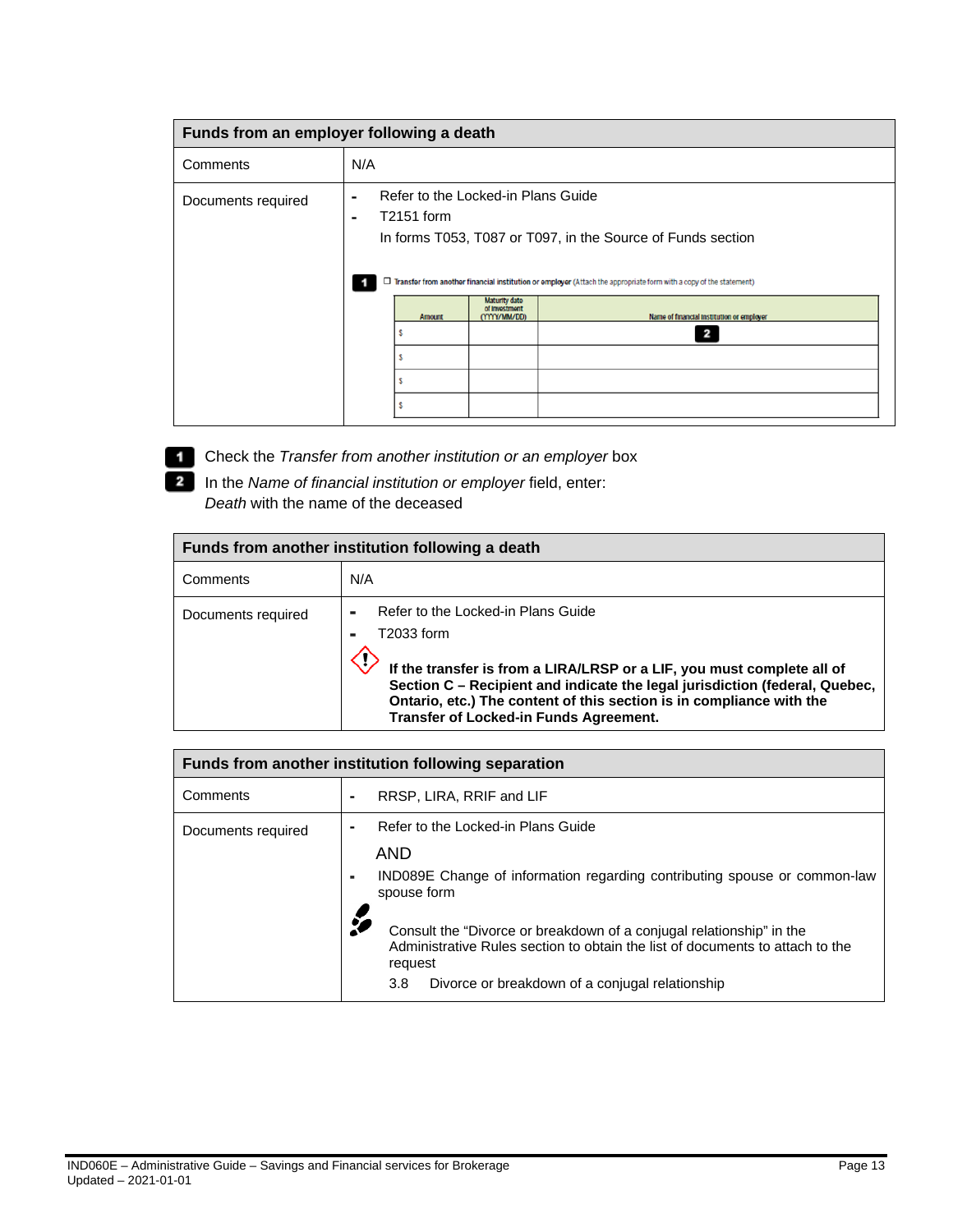#### <span id="page-13-1"></span><span id="page-13-0"></span> $5.4$ **Transactions submitted automatically and processed by head office**

#### $5.4.1$ *Modification of a periodic payment*

Allowed for the following plans:

- RRSP<br>- TFSA
- **TFSA**

| To change periodic payments |                                                                                              |  |  |
|-----------------------------|----------------------------------------------------------------------------------------------|--|--|
| Comments                    | Changes to the payment date, amount or frequency must be done 14 days before<br>the PAD date |  |  |
| Documents required          | IND073E Change or Termination of the Preauthorized Debit (PAD) Agreement<br>form             |  |  |

| To terminate periodic payments |                                                                                                     |  |  |
|--------------------------------|-----------------------------------------------------------------------------------------------------|--|--|
| Comments                       | Terminating an existing PAD must be done three business days before the<br>withdrawal date.         |  |  |
| Documents required             | IND073E Change or Termination of the Preauthorized Debit Agreement form<br>$\overline{\phantom{0}}$ |  |  |

#### <span id="page-13-2"></span> $5.4.2$ *Redemption fee remittance request*

| To reimburse transfer fees paid by the client |                                                                                          |  |
|-----------------------------------------------|------------------------------------------------------------------------------------------|--|
| Comments                                      | Reimburse from the advisor's commissions                                                 |  |
| Documents required                            | K091 Redemption Fee Remittance form signed by the advisor only<br>Proof of transfer fees |  |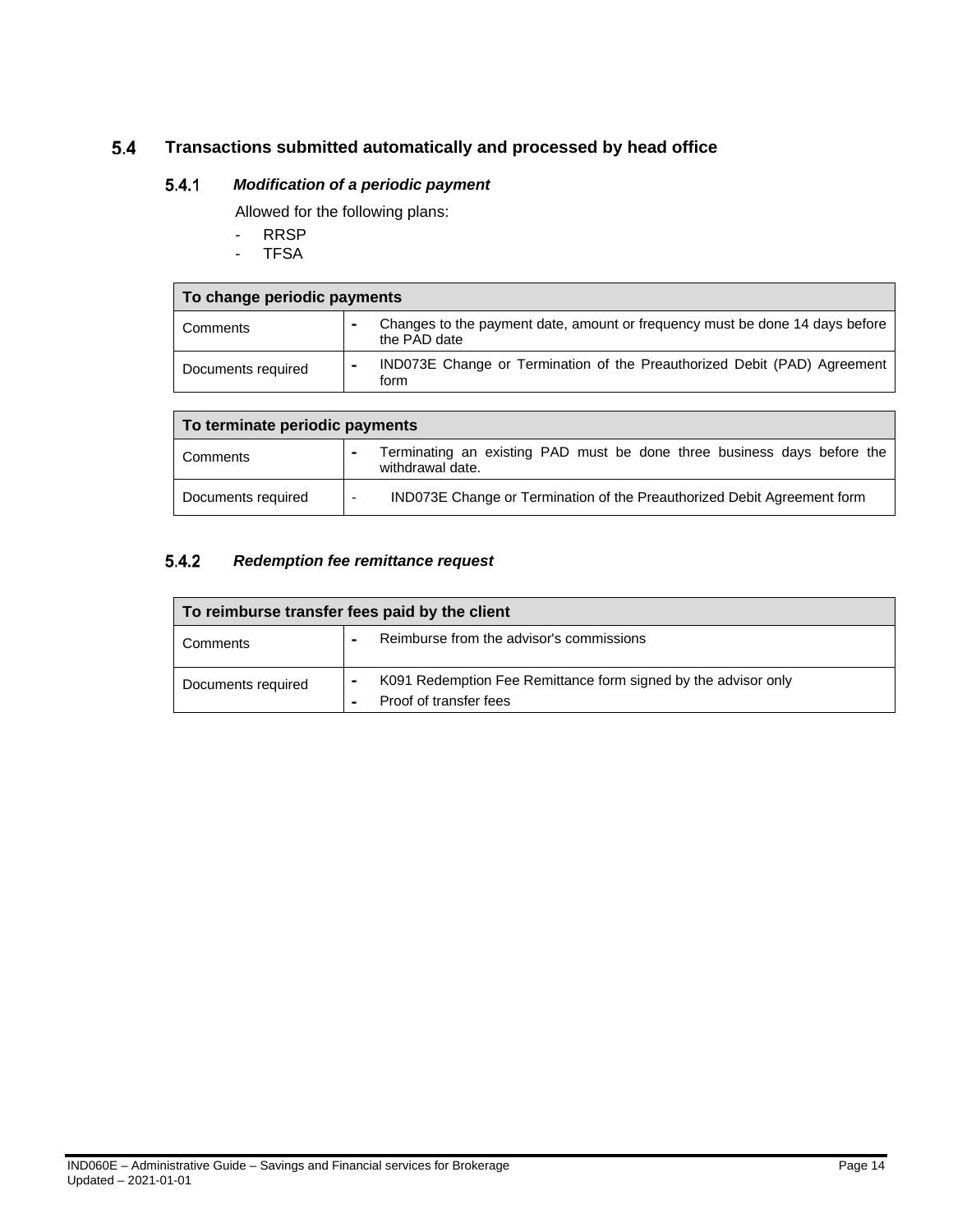#### <span id="page-14-0"></span> $5.4.3$ *Transfer from one contract to another contract*

| To make a transfer from one contract to another contract |                                                                                                                                                                                                        |  |  |
|----------------------------------------------------------|--------------------------------------------------------------------------------------------------------------------------------------------------------------------------------------------------------|--|--|
| Comments                                                 | Non-registered to TFSA<br>Non-registered to RRSP                                                                                                                                                       |  |  |
|                                                          | <b>TFSA to RRSP</b><br><b>TFSA to Non-registered</b>                                                                                                                                                   |  |  |
| Documents required                                       | T087 Application/Instructions form TFSA OR<br>T097 Application/Instructions form for non-registered plan, RSP, RIF, LIRA (QC),<br>LIF, Annuity, Deferred Life Annuity, Deferred Life Annuity-LIRA (QC) |  |  |

# **The transfer from an investment account to a Daily Interest Account within the same contract is only authorized if it deals with a different contract.**

| To convert registered plans at the latest by December 31 of the year in which the<br>contractholder turns age 71 |                                                                                                                                                                                                                                                                                                                                        |  |  |
|------------------------------------------------------------------------------------------------------------------|----------------------------------------------------------------------------------------------------------------------------------------------------------------------------------------------------------------------------------------------------------------------------------------------------------------------------------------|--|--|
| Comments                                                                                                         | Conversion of an RRSP to a RRIF or annuity<br>Conversion of a Quebec LIRA to a Quebec LIF or annuity<br>Conversion of a pan-Canadian LIRA/LRSP to a pan-Canadian LIF or annuity<br>In February of the year in question, a letter is sent to clients informing them of the<br>conversion.<br>Various reminders are sent to the advisor. |  |  |
| Documents required                                                                                               | T097 Application/Instructions form for non-registered plan, RSP, RIF, LIRA (QC),<br>LIF, Annuity, Deferred Life Annuity, Deferred Life Annuity-LIRA (QC) OR<br>T053 Application/Instructions - Pan-Canadian Retirement Savings Plan/Pan-<br>Canadian Retirement Income Fund AND<br>Personalized cheque specimen                        |  |  |

#### <span id="page-14-1"></span> $5.4.4$ *Transfer of B2B RRSP loan*

| To transfer an RRSP loan |                                                                                                                                                          |  |
|--------------------------|----------------------------------------------------------------------------------------------------------------------------------------------------------|--|
| Comments                 | Submit the loan request and supporting documents directly to a B2B Bank by the<br>contribution deadline for the current year                             |  |
| Documents required       | T097 Application/Instructions Form for non-registered plan, RSP, RIF, LIRA (QC),<br>LIF, Annuity, Deferred Life Annuity, Deferred Life Annuity-LIRA (QC) |  |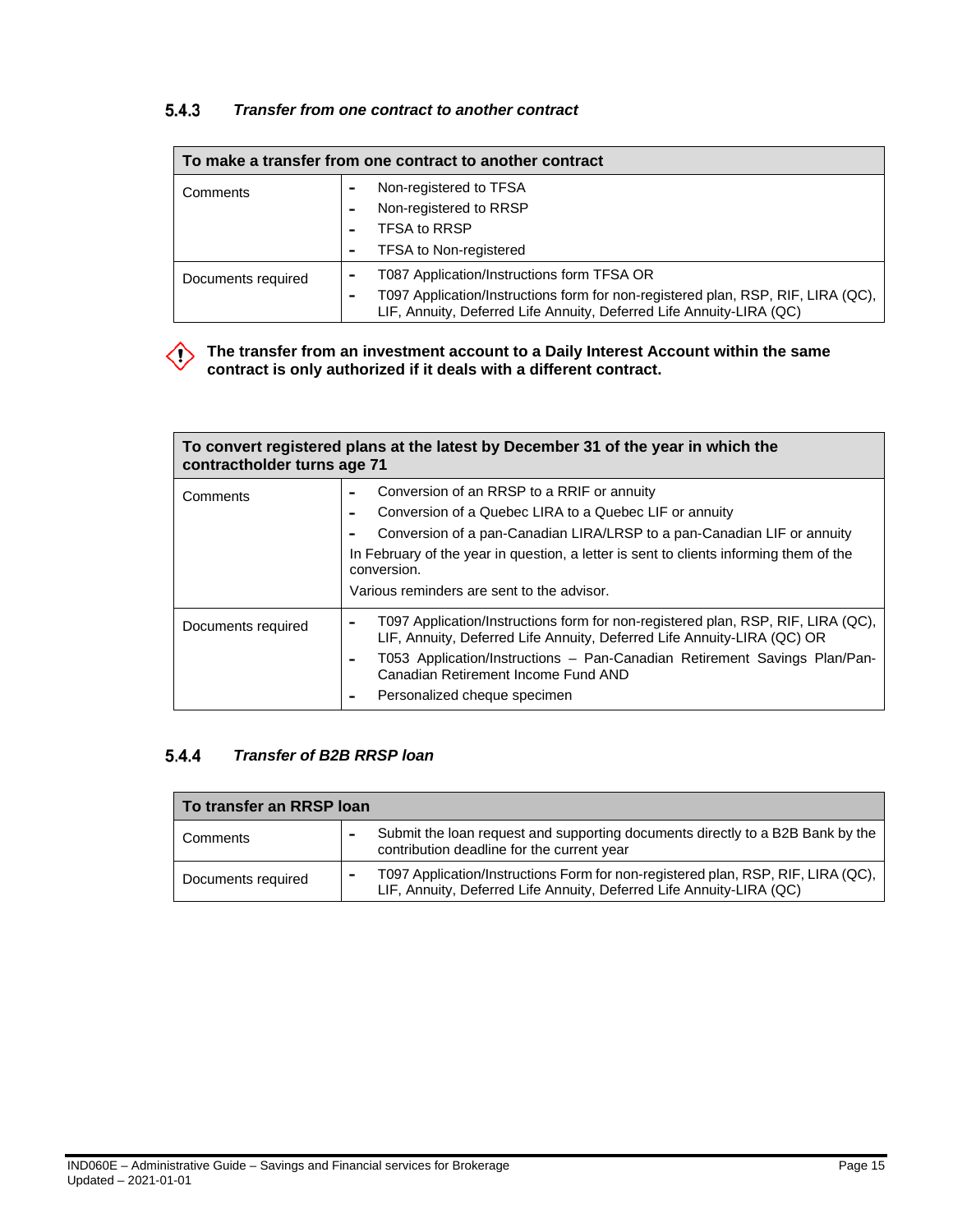#### <span id="page-15-1"></span><span id="page-15-0"></span>**Transactions submitted on paper and processed manually**  $5.5$

#### $5.5.1$ *Withdrawals*

| To make a withdrawal |                                                                                                                                                                                        |  |  |
|----------------------|----------------------------------------------------------------------------------------------------------------------------------------------------------------------------------------|--|--|
| Comments             | When funds are withdrawn from an investment account, they are deposited in the<br>client's bank account within three business days following the date that the unit value<br>is known. |  |  |
| Documents required   | IND136E Request for cash withdrawal form                                                                                                                                               |  |  |

#### <span id="page-15-2"></span> $5.5.2$ *Internal transfer of a death benefit (deceased savings contractholder)*

| Comments           | The beneficiary makes the request to have the deceased contractholder's funds<br>paid to him or her.                                                                                                                                          |  |  |
|--------------------|-----------------------------------------------------------------------------------------------------------------------------------------------------------------------------------------------------------------------------------------------|--|--|
|                    | If the deceased contractholder also owned a RRIF or a LIF, and the minimum<br>disbursement amount has not been withdrawn, the annuitant's estate receives the<br>payment and the tax slips will be issued on the basis of the minimum amount. |  |  |
| Documents required | Forward to Savings and Financial Services:                                                                                                                                                                                                    |  |  |
|                    | T097 Application/Instructions Form for non-registered plan, RSP, RIF, LIRA (QC),<br>LIF, Annuity, Deferred Life Annuity, Deferred Life Annuity-LIRA (QC) OR                                                                                   |  |  |
|                    | T053 Application/Instructions for Pan-Canadian Retirement Savings Plan /Pan-<br>Canadian Retirement Income Fund Application                                                                                                                   |  |  |
|                    | with the Source of Funds section duly completed. Check the "Transfer from another<br>institution" box and enter the name of the institution: La Capitale "Death and the name<br>of the deceased"                                              |  |  |
|                    | Consult "Death of a contractholder" in the Administrative Rules section to obtain<br>the list of documents to forward to the Death Benefits department                                                                                        |  |  |
|                    | Contractholder's death                                                                                                                                                                                                                        |  |  |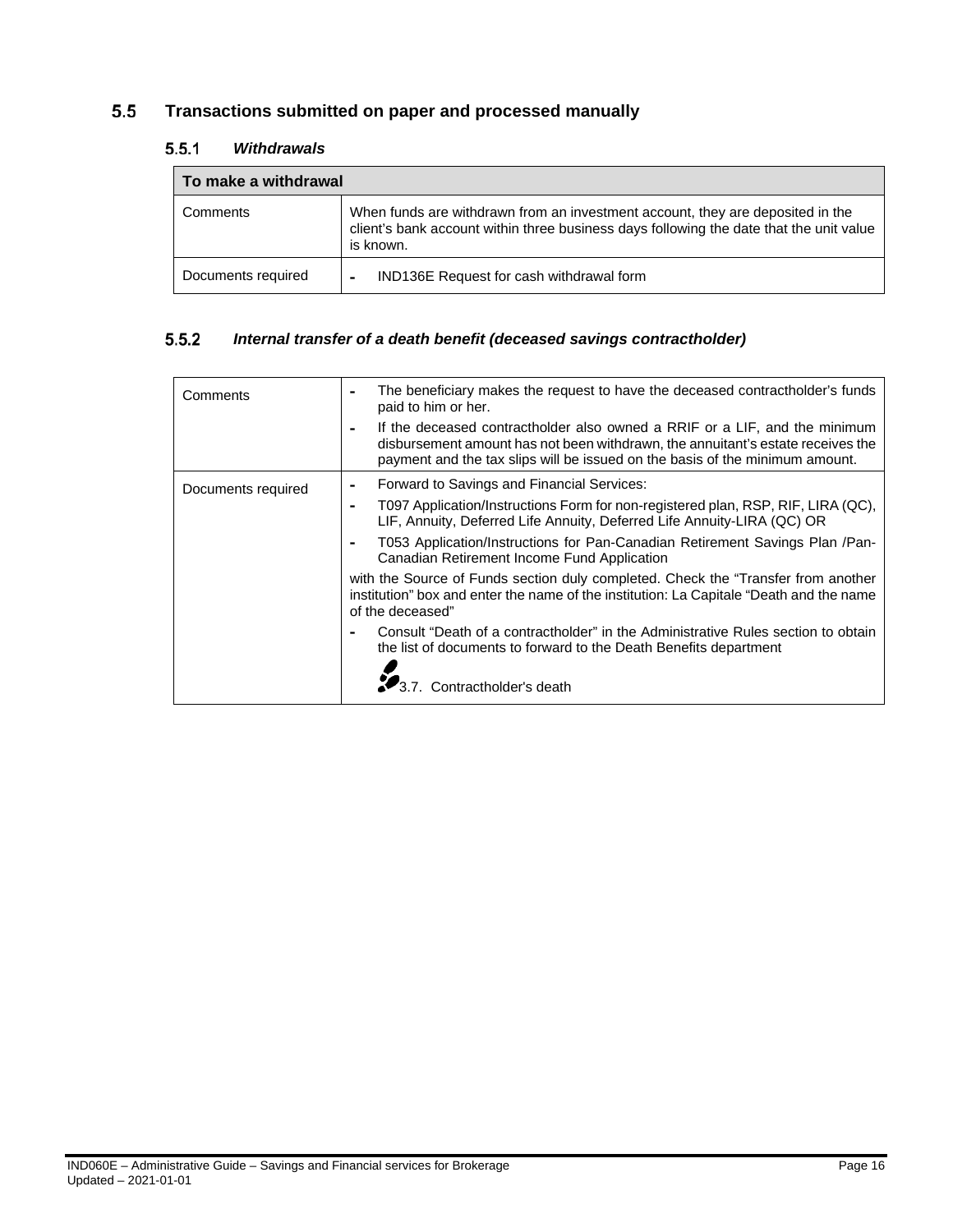# <span id="page-16-0"></span>6. TRANSFER OUT

A seven-day conservation period is allocated before carrying out the transfer on the maturity date or after the processing date

# **Notification of advisor**

- An email is sent to advisors or their general agent, informing them that an outgoing transfer is in process.
- If no specific instructions are received from the advisor within seven days, the transfer is carried out as requested.

# **Request processed**

When the transfer request is received a maximum of 21 days after the investment maturity date, the request is processed on the maturity date.

# **Request denied**

- When the transfer request is received more than 30 days before the investment maturity date, the request is denied and a notice is sent to the financial institution.
- Transfer forms signed by the contractholder more than 6 months earlier are denied and a notice is sent to the financial institution.

# <span id="page-16-2"></span><span id="page-16-1"></span>7. CHANGE TO THE CLIENT FILE – CONTACT INFORMATION AND OTHER CHANGES

#### $7.1$ **Date of birth**

- Forward a copy of one of the following documents to head office:  $\sim$ 
	- **Driver's licence**
	- **Health insurance card**
	- **Passport**

#### <span id="page-16-3"></span> $7.2$ **Social Insurance Number**

Forward proof of the Social Insurance Number to head office.  $\bar{\phantom{a}}$ 

#### <span id="page-16-4"></span> $7.3$ **Beneficiary**

 $\mathcal{L}$ Complete the IND048E Change of Beneficiary form and have it signed. Then, forward it to head office.

#### <span id="page-16-5"></span> $7.4$ **Bank information**

Complete the IND073E Change or termination PDA, complete the Change of Bank Information section  $\bar{a}$ and have it signed. Then, forward it to head office.

#### <span id="page-16-6"></span> $7.5$ **Change of address and telephone number outside Canada**

- Complete the IND047E Change of Mailing Address and Email Address form and have it signed.
- When the client's new address or telephone number is outside Canada, you **must** complete IND040E Verification of Tax Classification (FATCA AND CRS) form and have it signed if the client has a nonregistered plan.

#### <span id="page-16-7"></span> $7.6$ **Disbursement from a RRIF or LIF**

Ten days' notification before the scheduled disbursement date is required to make a change.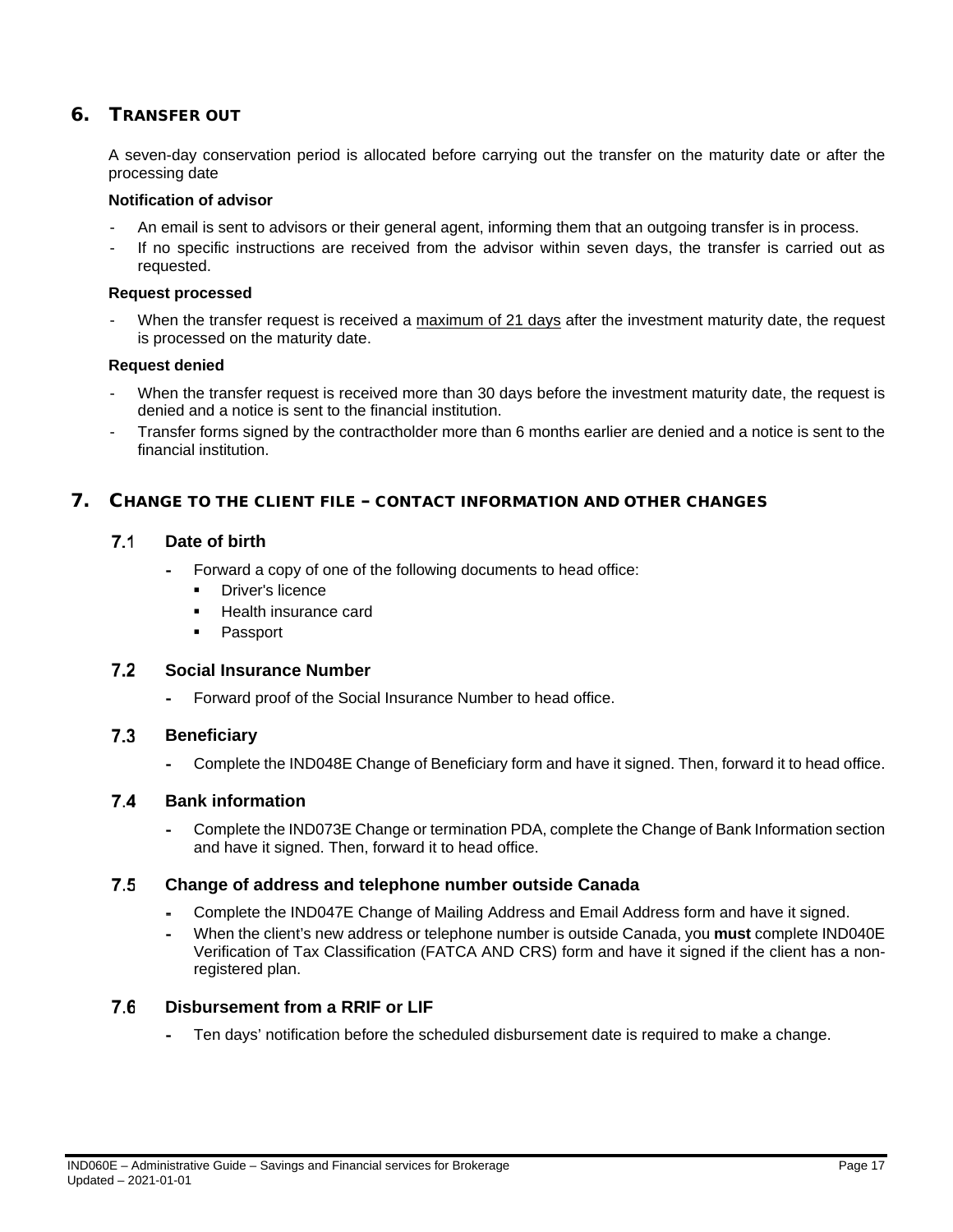# <span id="page-17-0"></span>8. DOCUMENTS, SAVINGS STATEMENT AND TAX SLIPS

All documents are sent to clients according to the *insurer's preferred format*.

#### <span id="page-17-1"></span> $8.1$ **Contract**

A contract is issued when a new plan is set up.

For pan-Canadian plans, a federally regulated framework contract is issued.

For Quebec LIRAs and LIFs, only the contract is issued.

#### <span id="page-17-2"></span> $8.2$ **Rider**

# **For locked-in plans**

For plans under jurisdictions outside Quebec, a rider is included with the Pan-Canadian contract. It stipulates the tax and legal specificities for each jurisdiction.

# **For an immediate annuity**

When an immediate annuity is issued, a rider is issued which stipulates the annuity disbursement terms.

#### <span id="page-17-4"></span><span id="page-17-3"></span>8.3 **Investment certificate**

A certificate is issued for all GICs, Equity Index GICs and investment accounts.

#### $8.3.1$ *At issue*

A certificate is issued for all new products and new deposits, including investment accounts.

#### <span id="page-17-5"></span> $8.3.2$ *At renewal*

Unless otherwise noted, the client has 21 days from the investment maturity date to make changes free of charge. After this time has elapsed, changes can no longer be made. However, if the investment is redeemable, it can be amended, but certain fees and penalties may apply.

With compound interest GICs, the investment amount plus the interest is renewed.

For simple interest GICs, the *investment amount* is renewed only, except for terms less than one year.

#### 8.3.3 *Inter-investment account transfer*

An investment certificate shows all transactions.

#### <span id="page-17-7"></span><span id="page-17-6"></span> $8.4$ **Transaction confirmation**

The transaction confirmation is issued to confirm transactions in the Cash Account for amounts of \$10 or more and to detail the fees and penalties applying to withdrawals.

Three transaction types are covered by a transaction confirmation:

- **Deposits**
- **Withdrawals**
- Internal transfers

#### <span id="page-17-8"></span> $8.4.1$ *Deposits*

- All cash deposits
- With the first periodic deposit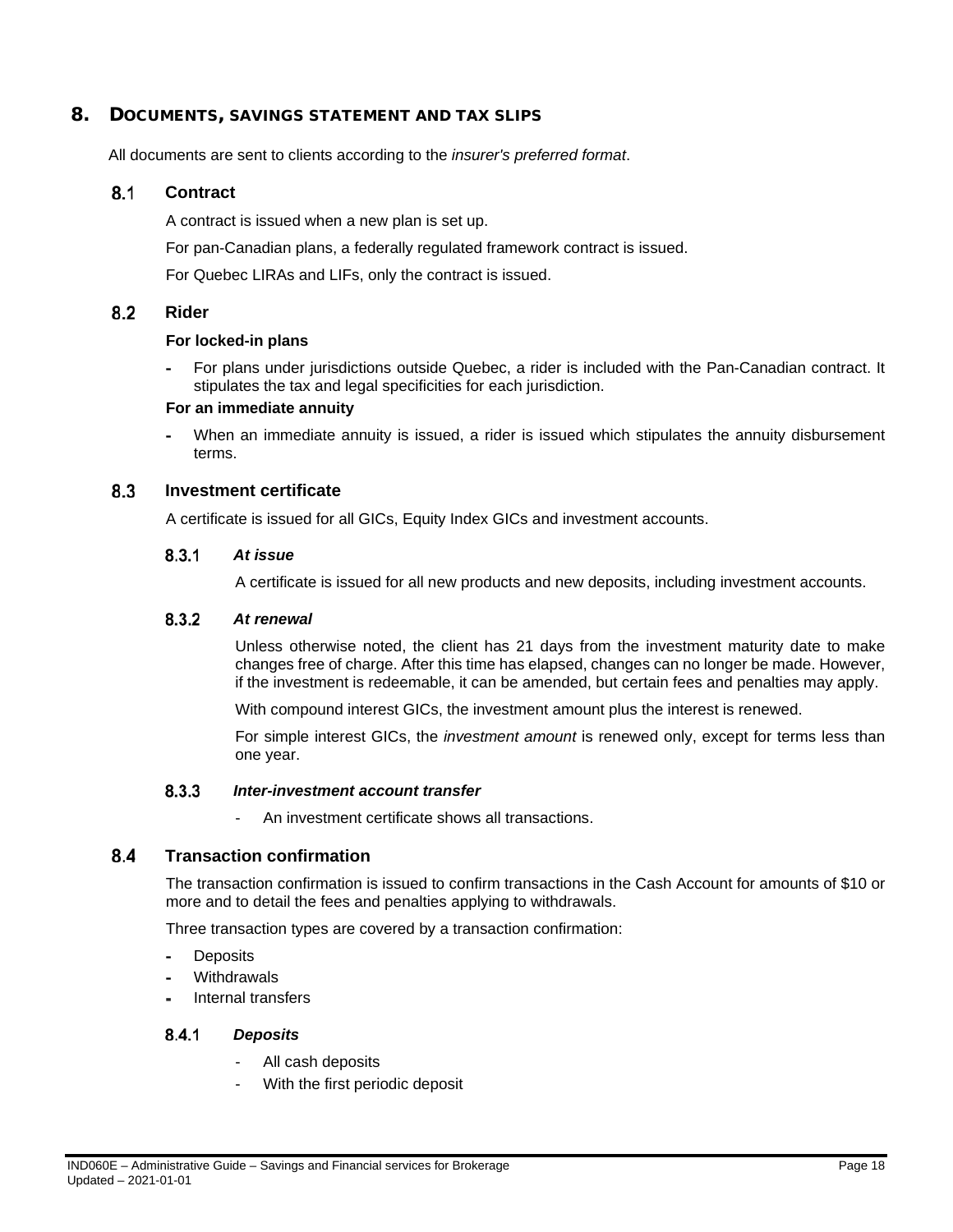#### <span id="page-18-0"></span> $8.4.2$ *Withdrawals*

- All cash withdrawals
- RRIF and LIF disbursements

#### <span id="page-18-1"></span> $8.4.3$ *Internal transfers*

- There is no transaction confirmation for transfers to or from the Cash Account.
- For all other accounts, there is a transaction confirmation for the accounts from which the funds come.
- An investment certificate will be issued for the new GIC, Equity Index GIC or investment account.

#### <span id="page-18-2"></span> $8.5$ **Savings statement**

An annual statement of savings is issued on December 31. There is only one statement, which displays the CCSI and CIFS portfolios separately. The full chart of the client's portfolio (\*) and its development are shown.

(\*) Clients who hold LIFs, the LifeAnew Deferred Life Annuity or a La Capitale Stow & Grow Account receive a separate statement for each of these products.

The following sections are included:

- Your portfolio
- Summary of your portfolio
- Details of your investments
- Details of your transactions

Clients registered with the *Client Centre* can also consult the electronic statement issued on June 30, while their advisors can do the same through the Advisor Centre.

#### <span id="page-18-3"></span> $8.6$ **LIF statement**

A LIF statement is issued on December 31. It provides a complete snapshot of the developments in the client's portfolio.

There may be a discrepancy between the LIF balance in the statement and the one appearing in the annual savings statement.

This difference is due to the fact that the market value of the portfolio is calculated on a different date for each statement. The value on the savings statement was calculated based on the index or unit value as at December 31, while the value on the LIF statement was calculated based on the index or unit value available on the date preceding the last business day that the insurer was open at the end of the year. However, this discrepancy has no real impact.

# **The following general information is included:**

- Beginning and end of year balance à.
- Investment income
- Amounts transferred to other retirement savings vehicles
- **Withdrawals**
- Fees and penalties

# **The following specific information is included:**

- Minimum income
- Maximum income
- Temporary income, if applicable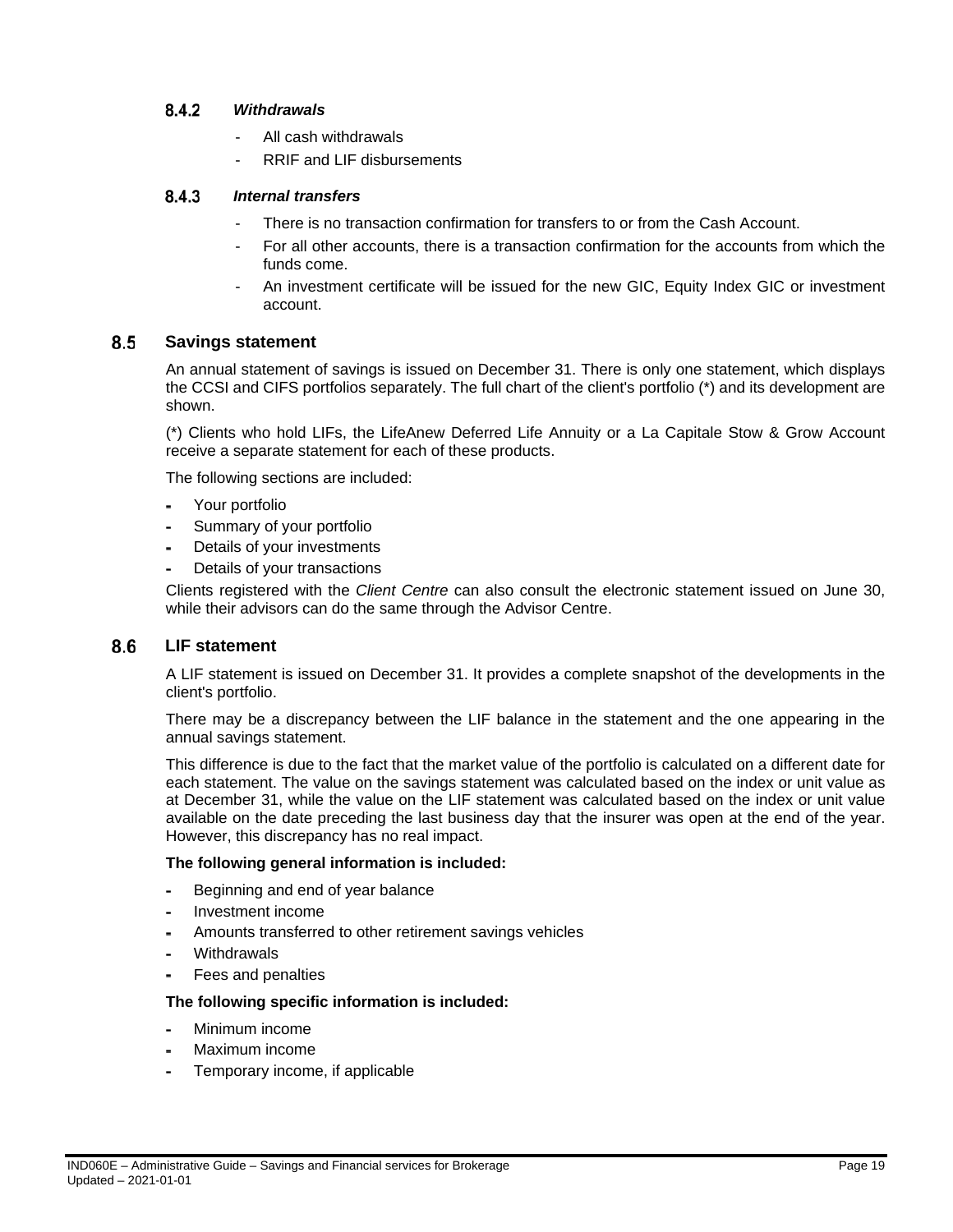#### <span id="page-19-0"></span>8.7 **Annuity statements**

There is no annual statement for immediate annuities.

#### <span id="page-19-1"></span>8.8 **Confirmation letter for minimum RRIF payment**

A confirmation letter for the minimum RRIF payment is sent directly to the client in January.

To make changes to the payment, the client must contact customer service.

#### <span id="page-19-2"></span>8.9 **Confirmation letter for term certain annuity payments**

A letter is sent to the client confirming the date the last annuity payment will be made.

#### <span id="page-19-3"></span> $8.10$ **Tax receipts and slips**

A receipt is issued only for RRSP contributions and for each plan. Clients with a contributing contractholder RRSP, a contributing spouse RRSP and a contributory RRSP will receive three receipts if they contributed to each plan in a given period.

The slips are issued when withdrawals from registered plans are made, and for interest income in the nonregistered plans. One slip is issued per plan.

There is no slip issued for a Tax-Free Savings Account (TFSA). However, an electronic file is sent to the CRA to confirm deposit and withdrawal transactions in the TFSA.

The employer's contribution to a Contributory RRSP is a taxable benefit. The employer will not deduct taxes on this taxable benefit unless the employee has completed the appropriate form. However, the employer must also declare this benefit on T4 slips and Relevé 1 forms.

Two receipts are issued for RRSP contributions – one for the employee and one for the employer.

Lastly, even if Contributory RRSP receipts are issued separately from personal RRSPs, the employee must declare the total amount on income tax returns.

# **Tax receipts**

- Period covering the first 60 days of the year  $\Rightarrow$  Sent at the beginning of March
- 
- Period following the first 60 days of the year  $\Rightarrow$  Sent at the beginning of January until December 31 of the current year
- -

Other tax receipts are also sent for contractholders who made contributions through payroll deductions or preauthorized debits in the first 60 days of the year.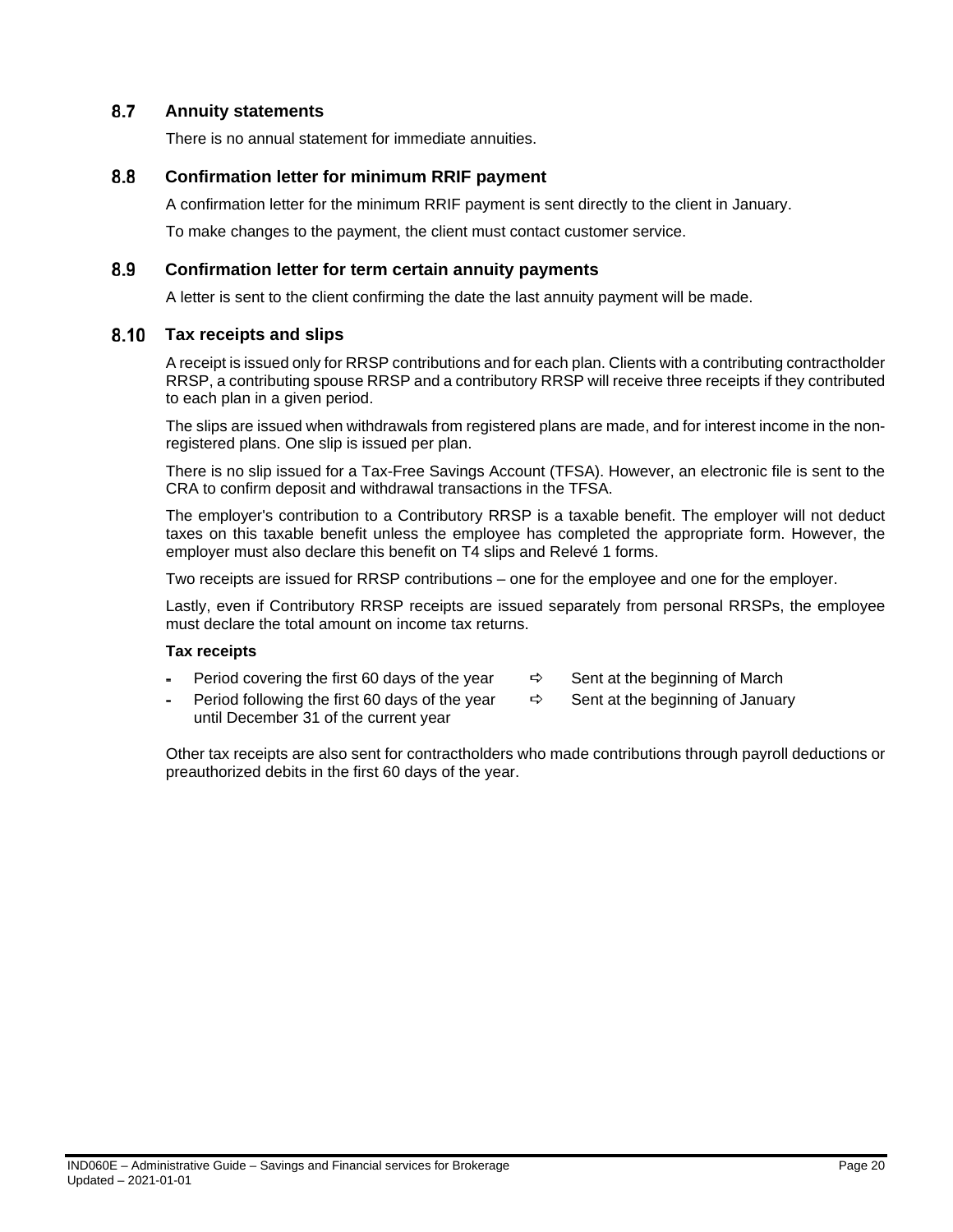# **Details of different tax slips issued**

| <b>Plans</b>                                                                                                 | <b>Explanations</b>                              | Type of slip      |                |  |
|--------------------------------------------------------------------------------------------------------------|--------------------------------------------------|-------------------|----------------|--|
|                                                                                                              |                                                  | <b>Provincial</b> | Federal        |  |
|                                                                                                              | <b>Canadian residents</b>                        |                   |                |  |
| Non-registered                                                                                               | Amount of interest paid for sums above<br>\$50   | Relevé 3          | T <sub>5</sub> |  |
| Retirement pension (non-registered)                                                                          | Portion of interest paid on periodic<br>payments | Relevé 3          | T <sub>5</sub> |  |
| RRSP (contributing contractholder and<br>contributing spouse), Contributory RRSP<br>and LIRA/LRSP            | Withdrawals                                      | Relevé 2          | T4RSP          |  |
| Retirement pension (registered)                                                                              | Withdrawals                                      | Relevé 2          | T4RSP          |  |
| RRIF and LIF                                                                                                 | Withdrawals                                      | Relevé 2          | T4RIF          |  |
| <b>Non-resident Canadians</b>                                                                                |                                                  |                   |                |  |
| Non-registered                                                                                               | Amount of interest paid for sums above<br>\$50   | N/A               | NR4            |  |
| RRSP (contributing contractholder and<br>contributing spouse), Contributory RRSP,<br>LIRA/LRSP, RRIF and LIF | Withdrawals                                      | N/A               | NR4            |  |

The tax slips are sent at the end of February and cover the period from January 1 to December 31 of the current year. Electronic files are sent to the CRA by February 28 at the latest.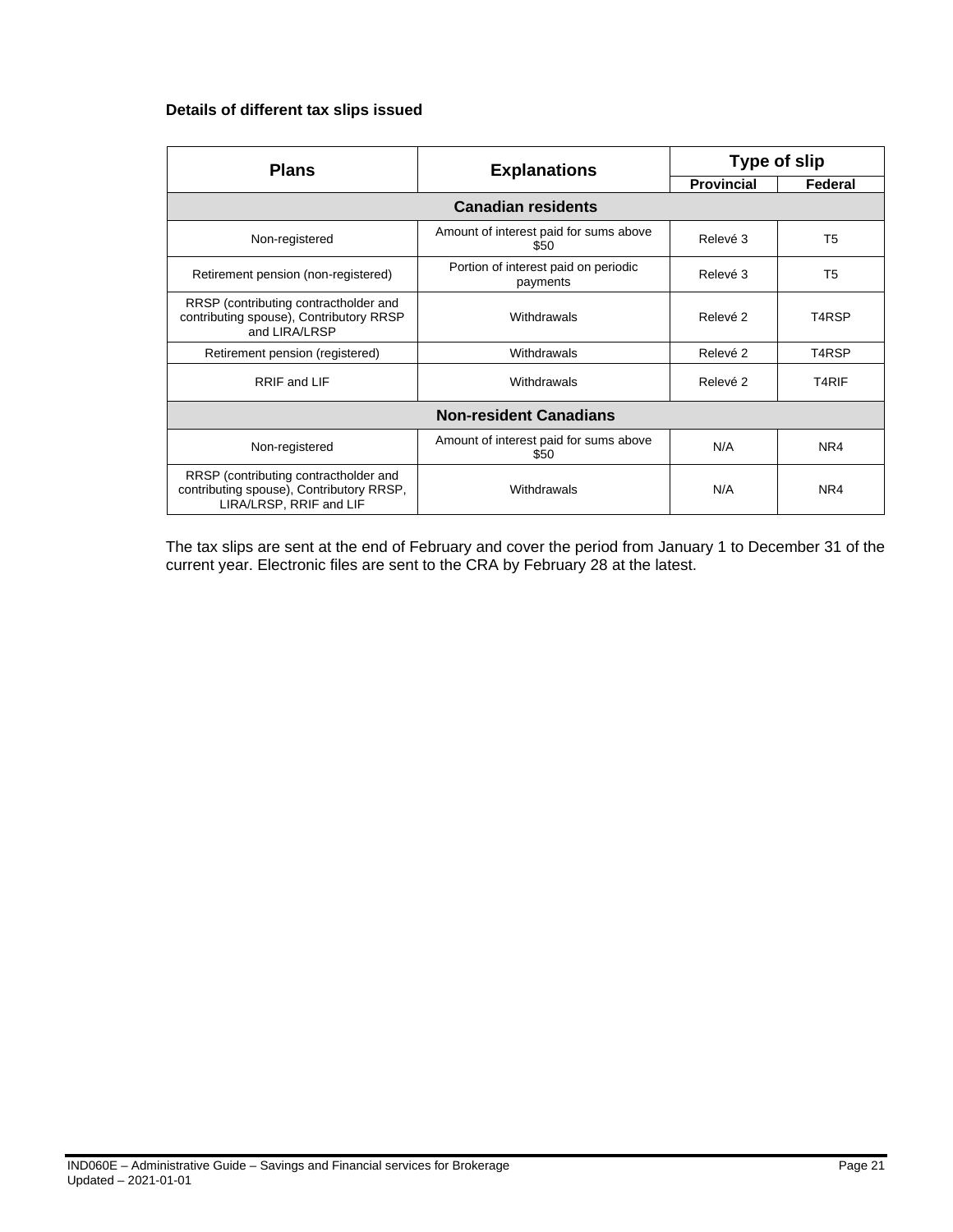# **SCHEDULE A**

# <span id="page-21-0"></span>SCHEDULE A – SIGNATURE REQUIRED AND SENDING DOCUMENTS

# **Transactions submitted electronically, processed and automatically put into effect (with an electronic signature):**

- $\checkmark$  Preauthorized Debit (PAD) Agreement : Single payment and periodic payments Start
- $\checkmark$  Transfer within the same plan
	- Transfer from one investment account to another investment account within the same fee series;
	- 10% penalty-free transfer;
	- Between products.

# **Transactions submitted electronically and processed manually. Funds are received manually**

- $\checkmark$  Deposit
- $\checkmark$  Direct transfer from another institution or employer
- $\checkmark$  B2B RRSP loan

# **Transactions submitted electronically and processed manually**

- $\checkmark$  Redemption fee remittance request
- $\checkmark$  Investment in a simple and composed interest GIC
- $\checkmark$  Investment in a daily interest account
- $\checkmark$  Internal transfer after a death
- $\checkmark$  Withdrawals
- $\checkmark$  Internal transfer after the breakdown of a conjugal relationship
- $\checkmark$  Change of address
- $\checkmark$  Change or terminate a PAD
- $\checkmark$  Transfer between contracts

# **Transactions submitted on paper and processed manually**

 $\checkmark$  Cancelling a transaction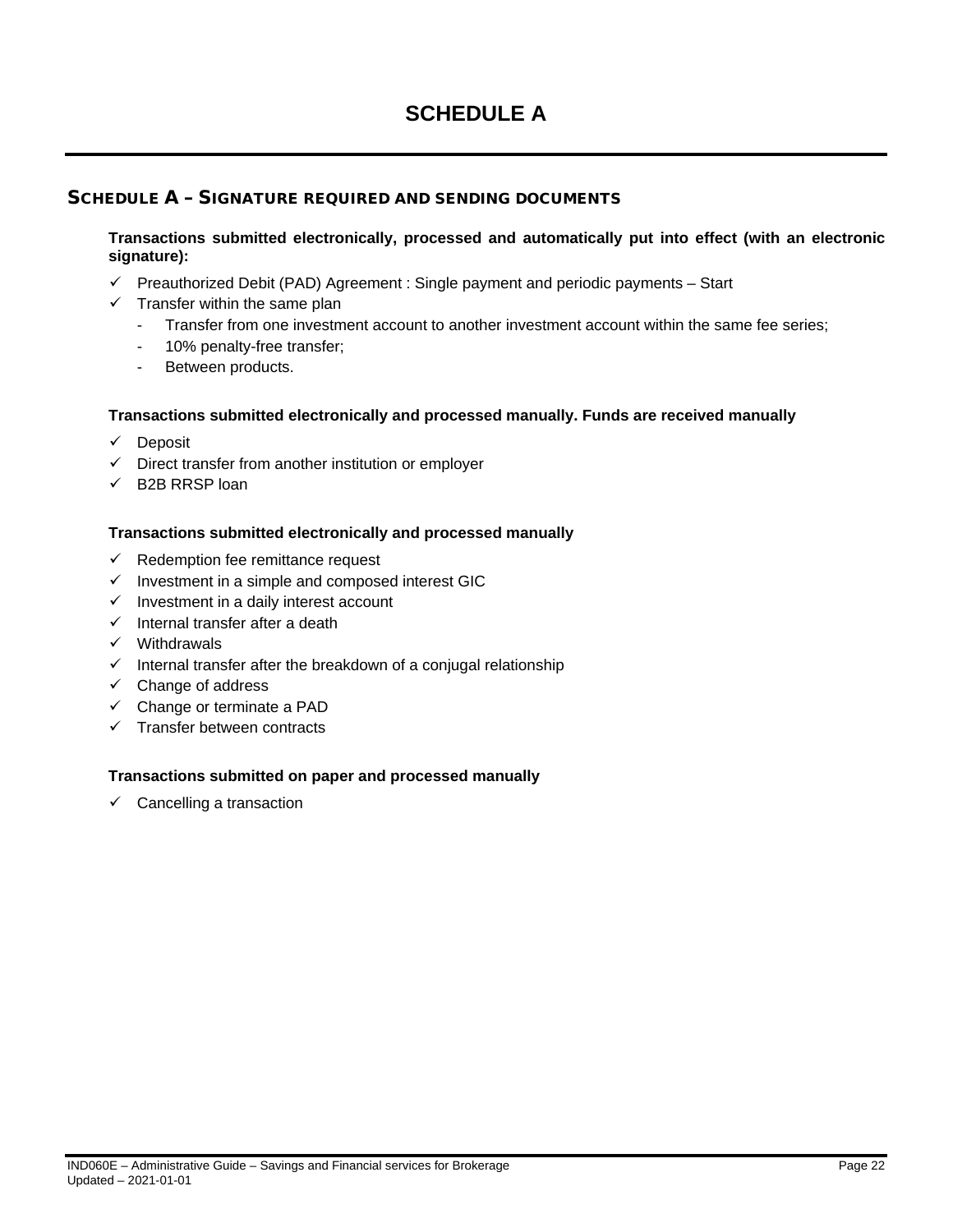# Signature required:  $C =$  Contractholder or payor  $B =$  Irrevocable beneficiary

|                                                                                                    | <b>SIGNATORY</b>                                                                                                 | <b>LAF SIGNED</b><br><b>BY THE</b><br><b>CLIENT</b> | <b>HOW SUBMITTED</b> |                                                  |                                                                    | <b>EMAIL</b>                                                       |
|----------------------------------------------------------------------------------------------------|------------------------------------------------------------------------------------------------------------------|-----------------------------------------------------|----------------------|--------------------------------------------------|--------------------------------------------------------------------|--------------------------------------------------------------------|
| <b>TRANSACTIONS OR</b><br><b>MODIFICATIONS</b>                                                     |                                                                                                                  |                                                     | Paper                | <b>Documents</b><br>submitted by<br>email or fax | <b>TELEPHONE</b><br><b>TRANSACTIONS</b>                            | <b>TRANSACTIONS</b>                                                |
| <b>APPLICATION OR INSTRUCTIONS</b>                                                                 |                                                                                                                  |                                                     |                      |                                                  |                                                                    |                                                                    |
| Application                                                                                        | С<br>(original copy)                                                                                             | <b>No</b>                                           | Yes                  | No                                               | No                                                                 | <b>No</b>                                                          |
| Spousal waiver of joint<br>and survivor pension                                                    | Spouse                                                                                                           | <b>No</b>                                           | Yes                  | Yes                                              | <b>No</b>                                                          | <b>No</b>                                                          |
| Revocation of the<br>spousal waiver of joint<br>and survivor pension                               | Spouse                                                                                                           | <b>No</b>                                           | Yes                  | Yes                                              | No                                                                 | No                                                                 |
| Schedules (LIF)                                                                                    | $\mathsf C$                                                                                                      | <b>No</b>                                           | Yes                  | Yes                                              | <b>No</b>                                                          | <b>No</b>                                                          |
| Verification of tax<br>classification (FATCA<br>and CRS)                                           | $\mathsf{C}$                                                                                                     | No                                                  | Yes                  | Yes                                              | No                                                                 | No                                                                 |
| Identification of<br>politically exposed<br>persons and heads of<br>international<br>organizations | $\mathsf{C}$                                                                                                     | <b>No</b>                                           | Yes                  | Yes                                              | No                                                                 | No                                                                 |
| Modifications at<br>maturity                                                                       | $\mathsf{C}$<br>In the case of<br>investment<br>accounts, GICs or<br><b>Equity Index GICs</b><br>before maturity | Yes                                                 | Yes                  | Yes                                              | Yes<br>GICs and<br><b>Equity Index</b><br>GICs only at<br>maturity | Yes<br>GICs and<br><b>Equity Index</b><br>GICs only at<br>maturity |
| PREAUTHORIZED DEBIT (PAD) AGREEMENT                                                                |                                                                                                                  |                                                     |                      |                                                  |                                                                    |                                                                    |
| Start a PAD                                                                                        | C (contractholder or<br>payor)                                                                                   | <b>No</b>                                           | Yes                  | Yes                                              | <b>No</b>                                                          | <b>No</b>                                                          |
| Modify a date                                                                                      | C (contractholder or<br>payor)                                                                                   | Yes                                                 | Yes                  | Yes                                              | Yes                                                                | Yes                                                                |
| Modify an amount or<br>the frequency                                                               | C (contractholder or<br>payor)                                                                                   | Yes                                                 | Yes                  | Yes                                              | No                                                                 | No                                                                 |
| Discontinue a PAD                                                                                  | C (contractholder or<br>payor)                                                                                   | Yes                                                 | Yes                  | Yes                                              | Yes                                                                | Yes                                                                |
| Single payment                                                                                     | Not required if the<br>PAD is already<br>signed and from<br>the same bank<br>account                             | Yes                                                 | Yes                  | Yes                                              | No                                                                 | <b>No</b>                                                          |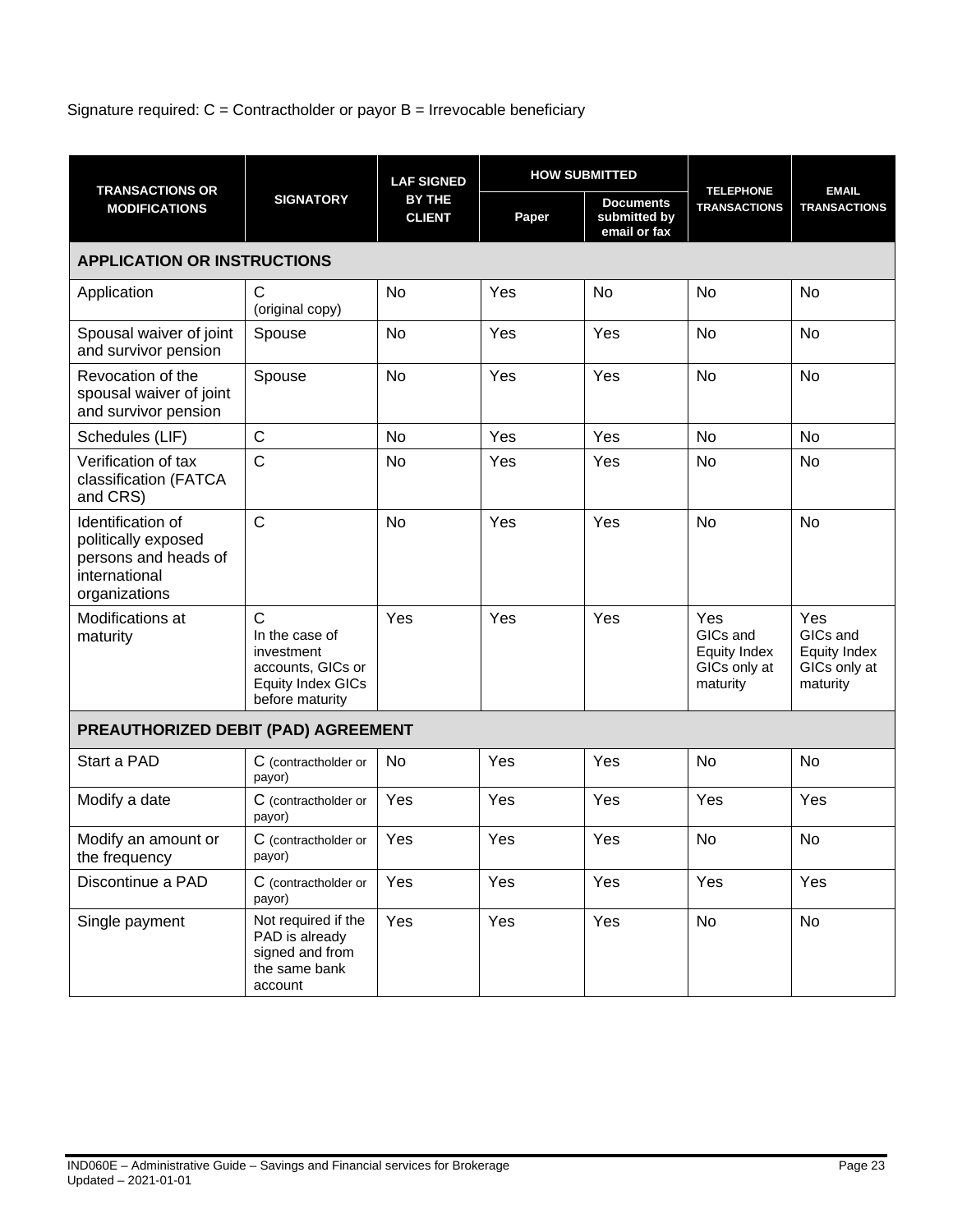| <b>TRANSACTIONS OR</b>                                                                                                          | <b>SIGNATORY</b>                  | <b>LAF SIGNED</b><br><b>BY THE</b><br><b>CLIENT</b> | <b>HOW SUBMITTED</b> |                                                  | <b>TRANSACTIONS</b>                    | <b>TRANSACTIONS</b>                |  |
|---------------------------------------------------------------------------------------------------------------------------------|-----------------------------------|-----------------------------------------------------|----------------------|--------------------------------------------------|----------------------------------------|------------------------------------|--|
| <b>MODIFICATIONS</b>                                                                                                            |                                   |                                                     | Paper                | <b>Documents</b><br>submitted by<br>email or fax | <b>ACCEPTER BY</b><br><b>TELEPHONE</b> | <b>ACCEPTED BY</b><br><b>EMAIL</b> |  |
| <b>WITHDRAWAL</b>                                                                                                               |                                   |                                                     |                      |                                                  |                                        |                                    |  |
| Cash Account                                                                                                                    | $\mathsf{C}$<br>B (if applicable) | Yes                                                 | Yes                  | Yes                                              | Yes                                    | Yes                                |  |
| <b>GIC</b>                                                                                                                      | $\mathsf{C}$<br>B (if applicable) | Yes                                                 | Yes                  | Yes                                              | Yes                                    | Yes<br>always                      |  |
| Equity Index GIC (EI<br>GIC)                                                                                                    | $\mathsf{C}$<br>B (if applicable) | Yes                                                 | Yes                  | Yes                                              | Yes                                    | Yes<br>at maturity only            |  |
| Investment account                                                                                                              | $\mathsf{C}$<br>B (if applicable) | Yes                                                 | Yes                  | Yes                                              | <b>No</b>                              | <b>No</b><br>never                 |  |
| <b>INVESTMENT ACCOUNT TRANSFERS</b>                                                                                             |                                   |                                                     |                      |                                                  |                                        |                                    |  |
| Inter-account<br>investment transfer                                                                                            | $\mathsf{C}$                      | Yes                                                 | Yes                  | Yes                                              | <b>No</b>                              | <b>No</b>                          |  |
| 10% penalty-free<br>transfer                                                                                                    | $\mathsf{C}$                      | Yes                                                 | Yes                  | Yes                                              | No                                     | No                                 |  |
| <b>TRANSFER</b>                                                                                                                 |                                   |                                                     |                      |                                                  |                                        |                                    |  |
| Transfer within the same<br>contract<br><b>AND</b><br>Transfer between<br>contracts                                             | $\mathsf{C}$                      | Yes                                                 | Yes                  | Yes                                              | <b>No</b>                              | No                                 |  |
| T2033, T2151, T2220,<br>T2030, T1036                                                                                            | $\mathsf{C}$<br>B (if applicable) | <b>No</b>                                           | Yes                  | Yes                                              | <b>No</b>                              | <b>No</b>                          |  |
| Authorization to transfer<br>non-registered funds                                                                               | $\mathsf{C}$<br>B (if applicable) | No                                                  | Yes                  | Yes                                              | No                                     | No                                 |  |
| Transfer of locked-in<br>funds agreement                                                                                        | $\mathsf{C}$                      | <b>No</b>                                           | Yes                  | Yes                                              | <b>No</b>                              | <b>No</b>                          |  |
| Transfer of investment<br>before maturity                                                                                       | $\mathsf{C}$                      | <b>No</b>                                           | Yes                  | Yes                                              | <b>No</b>                              | <b>No</b>                          |  |
| Change of information<br>regarding RRSP/RRIF<br>contributor or common-<br>law spouse at the time of<br>a relationship breakdown | $\mathsf{C}$                      | <b>No</b>                                           | Yes                  | Yes                                              | <b>No</b>                              | <b>No</b>                          |  |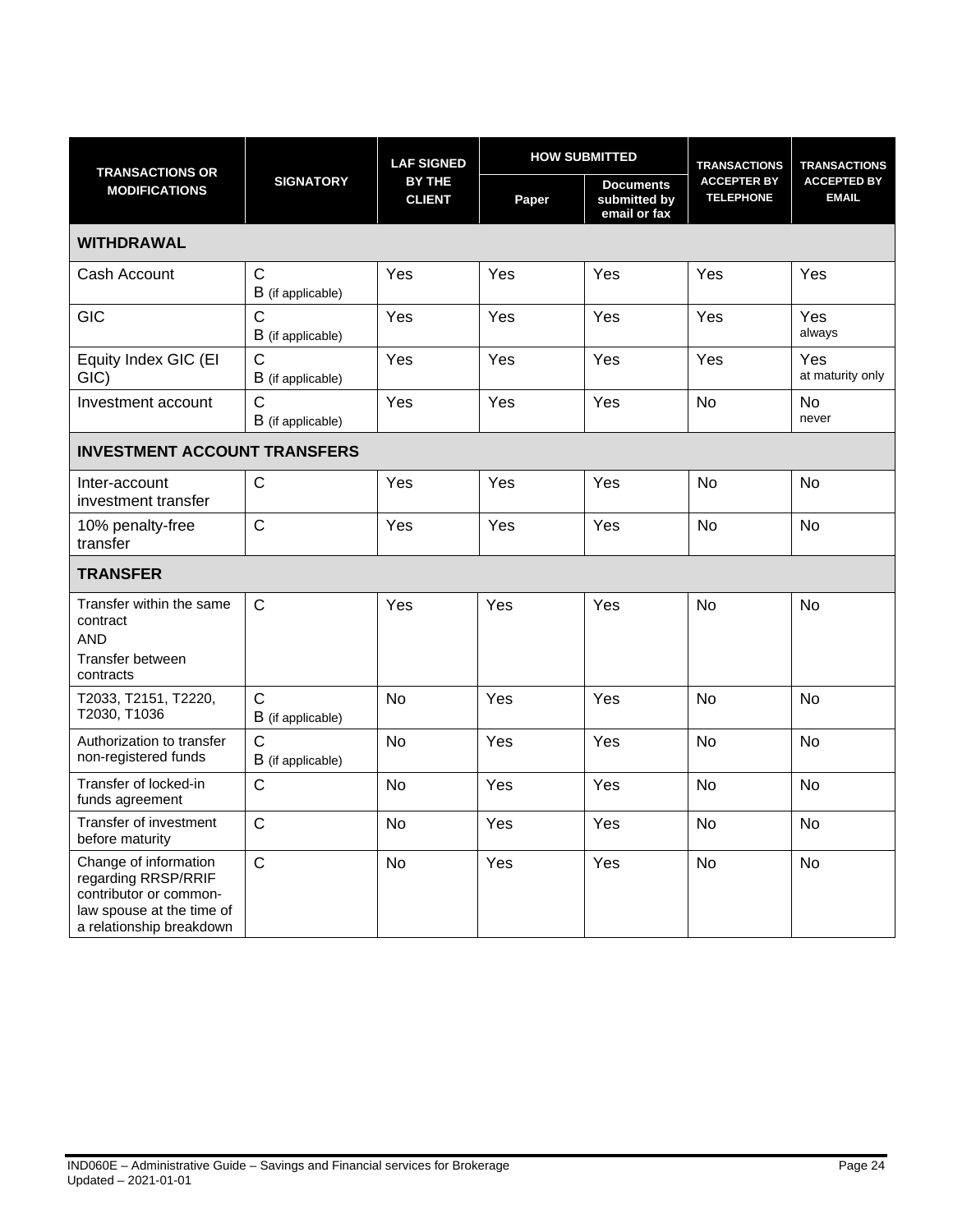|                                                                       | <b>SIGNATORY</b>       | <b>LAF SIGNED</b><br><b>BY THE</b><br><b>CLIENT</b> | <b>HOW SUBMITTED</b>   |                                                  |                                                                                                                                                         |                                                                                                                                                         |
|-----------------------------------------------------------------------|------------------------|-----------------------------------------------------|------------------------|--------------------------------------------------|---------------------------------------------------------------------------------------------------------------------------------------------------------|---------------------------------------------------------------------------------------------------------------------------------------------------------|
| <b>TRANSACTIONS OR</b><br><b>MODIFICATIONS</b>                        |                        |                                                     | Paper                  | <b>Documents</b><br>submitted by<br>email or fax | <b>TELEPHONE</b><br><b>TRANSACTIONS</b>                                                                                                                 | <b>EMAIL</b><br><b>TRANSACTIONS</b>                                                                                                                     |
| <b>DÉCAISSEMENT FERR ET FRV</b>                                       |                        |                                                     |                        |                                                  |                                                                                                                                                         |                                                                                                                                                         |
| Lump-sum withdrawal<br>RRIF-LIF (a single<br>payment)                 | С<br>B (if applicable) | Yes                                                 | Yes                    | Yes                                              | Yes<br>(except if the<br>investments in<br>an Equity<br>Index GIC<br>have matured<br>and not<br>permitted for<br>investment<br>accounts at<br>any time) | Yes<br>(except if the<br>investments in<br>an Equity<br>Index GIC<br>have matured<br>and not<br>permitted for<br>investment<br>accounts at<br>any time) |
| Modification of the<br>minimum withdrawal<br>amount (LIF)             | $\mathsf{C}$           | <b>No</b>                                           | Yes                    | Yes                                              | Yes                                                                                                                                                     | Yes                                                                                                                                                     |
| Modification of maximum<br>withdrawal amount (LIF)                    | $\mathsf{C}$           | <b>No</b>                                           | Yes                    | Yes                                              | <b>No</b>                                                                                                                                               | No                                                                                                                                                      |
| Temporary income<br>request                                           | $\mathsf{C}$           | <b>No</b>                                           | Yes                    | Yes                                              | <b>No</b>                                                                                                                                               | <b>No</b>                                                                                                                                               |
| Changing the<br>disbursement date and<br>frequency                    | $\mathsf{C}$           | <b>No</b>                                           | Yes                    | Yes                                              | Yes                                                                                                                                                     | Yes                                                                                                                                                     |
| Temporary suspension of<br>payments                                   | $\mathsf{C}$           | <b>No</b>                                           | Yes                    | Yes                                              | Yes                                                                                                                                                     | Yes                                                                                                                                                     |
| Tax exemption                                                         | $\mathsf C$            | No                                                  | Government<br>document | No                                               | No                                                                                                                                                      | No                                                                                                                                                      |
| Modification of the<br>minimum tax rate                               | $\mathsf{C}$           | <b>No</b>                                           | Yes                    | Yes                                              | Yes                                                                                                                                                     | Yes                                                                                                                                                     |
| Special instructions                                                  | $\mathsf{C}$           | Yes                                                 | Yes                    | Yes                                              | Yes                                                                                                                                                     | Yes                                                                                                                                                     |
| CONVERSION OF AN RRSP TO A RRIF OR A RRIF TO AN RRSP, IF UNDER AGE 71 |                        |                                                     |                        |                                                  |                                                                                                                                                         |                                                                                                                                                         |
| Application/Instructions                                              | $\mathsf{C}$           | Yes<br>(Application)                                | Yes                    | Yes                                              | <b>No</b>                                                                                                                                               | No                                                                                                                                                      |
| <b>REGISTERED ANNUITIES</b>                                           |                        |                                                     |                        |                                                  |                                                                                                                                                         |                                                                                                                                                         |
| Modify the tax rate                                                   | $\mathsf{C}$           | <b>No</b>                                           | Yes                    | Yes                                              | <b>No</b>                                                                                                                                               | <b>No</b>                                                                                                                                               |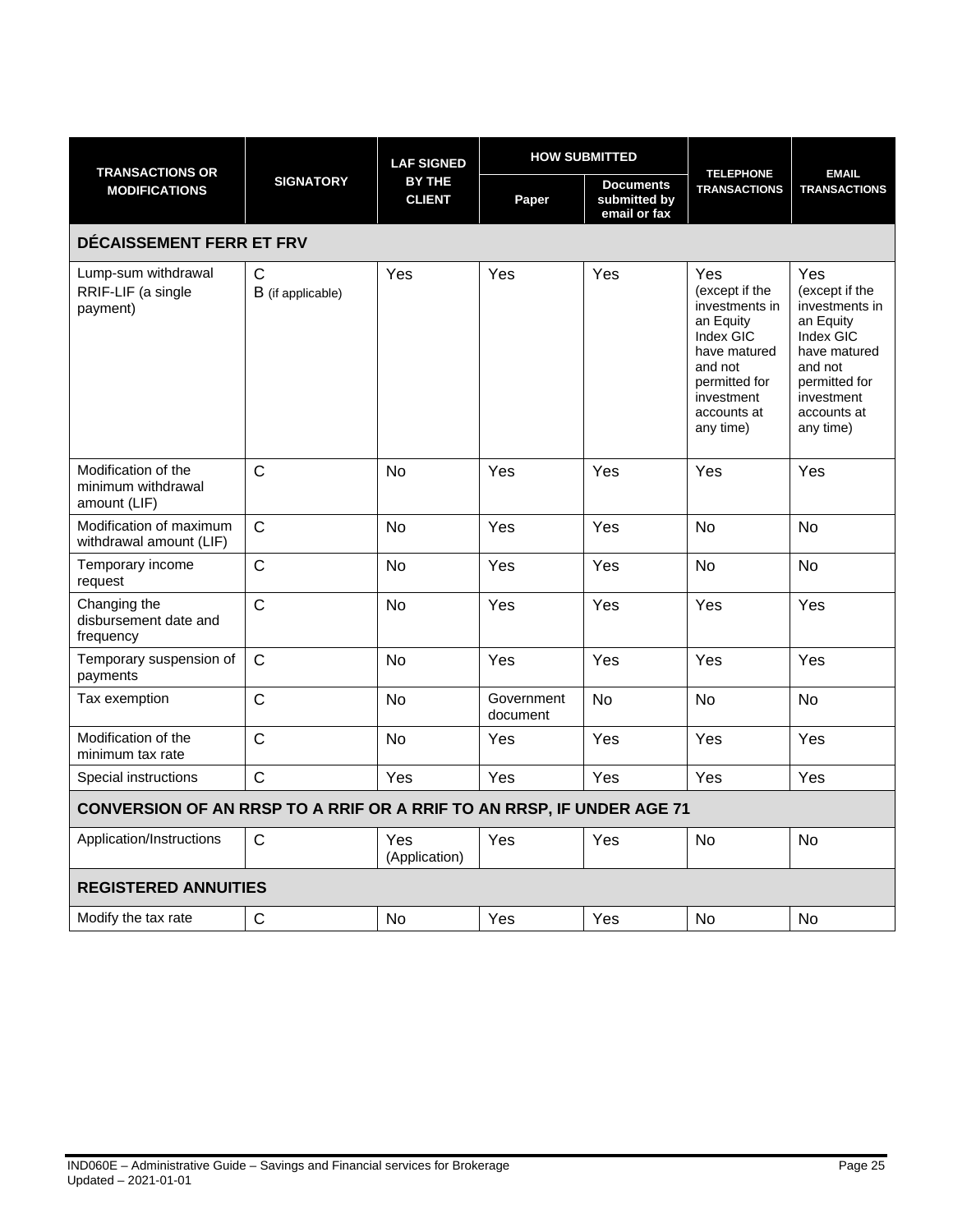| <b>TRANSACTIONS OR</b>                  | <b>SIGNATORY</b> | <b>LAF SIGNED</b><br>BY THE<br><b>CLIENT</b> | <b>HOW SUBMITTED</b>  |                                                  | <b>TELEPHONE</b>                 | <b>EMAIL</b>                     |
|-----------------------------------------|------------------|----------------------------------------------|-----------------------|--------------------------------------------------|----------------------------------|----------------------------------|
| <b>MODIFICATIONS</b>                    |                  |                                              | Paper                 | <b>Documents</b><br>submitted by<br>email or fax | <b>TRANSACTIONS</b>              | <b>TRANSACTIONS</b>              |
| <b>VARIOUS MODIFICATIONS OR CHANGES</b> |                  |                                              |                       |                                                  |                                  |                                  |
| Change of address**                     | C                | Yes                                          | Yes                   | Yes                                              | Yes                              | Yes                              |
| Change of bank<br>information           | C                | <b>No</b>                                    | Yes                   | Yes                                              | Yes<br>but only by the<br>client | Yes<br>but only by the<br>client |
| Change to SIN or birth<br>date          | $\mathsf{C}$     | No                                           | Yes<br>Proof required | Yes<br>Proof required                            | No                               | No                               |
| Change of beneficiary                   | С                | No                                           | Yes                   | Yes                                              | No                               | No                               |

\*\* Change of address:

When the client informs us of an address or telephone number change that is outside Canada, it is **mandatory** to have the "Verification of Tax Classification (FATCA and CRS)" form filled out and signed.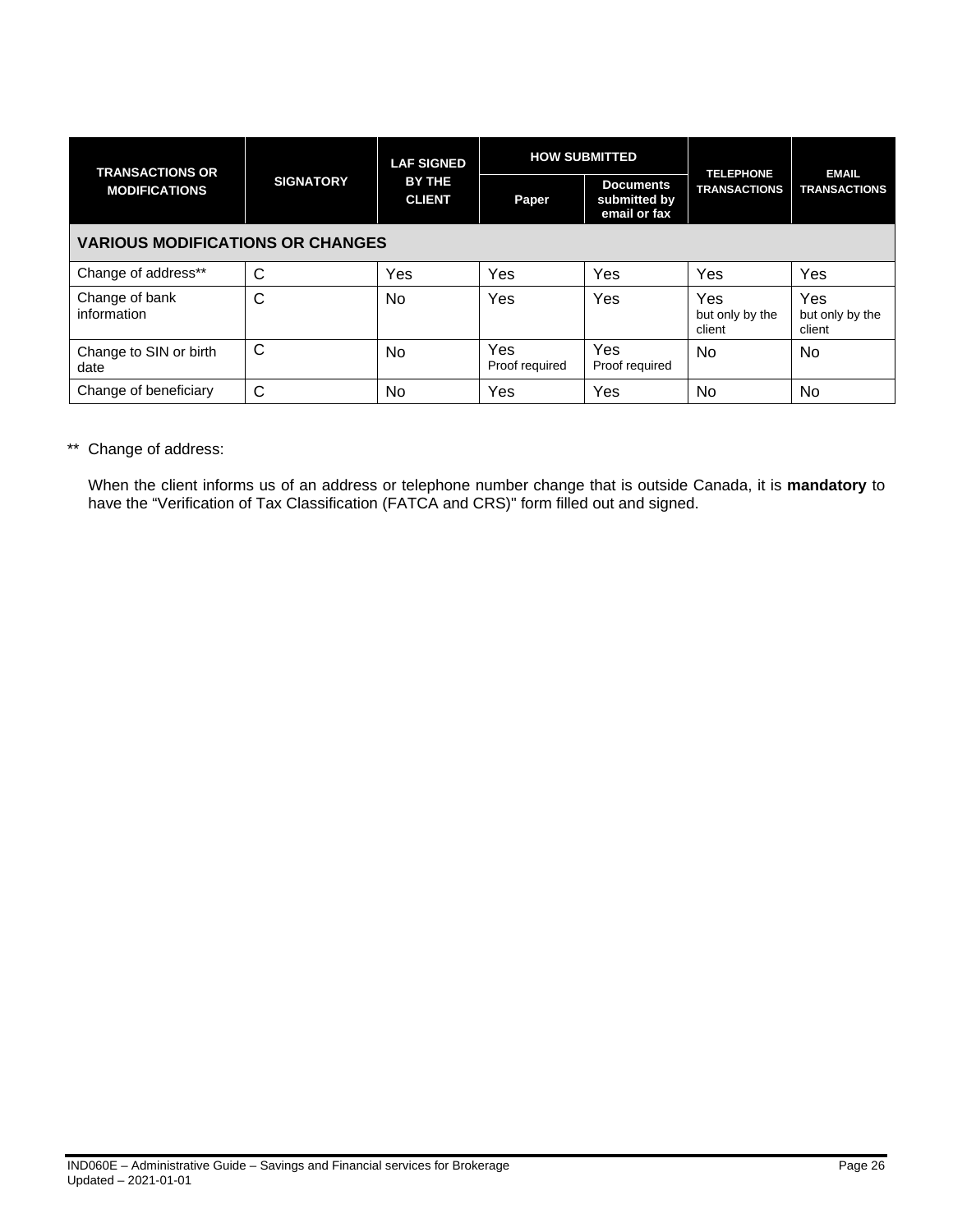# **SCHEDULE B**

# <span id="page-26-0"></span>SCHEDULE B – SERVICE AND TRANSACTION FEES

| <b>Service charges</b>               |                                                                                         |                                   |  |  |  |
|--------------------------------------|-----------------------------------------------------------------------------------------|-----------------------------------|--|--|--|
| <b>Description</b><br><b>Details</b> |                                                                                         | Fees                              |  |  |  |
|                                      | Savings statement (if issued 30 days<br>after mailing the first statement)              | \$10                              |  |  |  |
| <b>Copies</b>                        | Tax receipt<br>٠<br>GIC.<br>٠<br>Contract<br>٠<br>Tax slips<br>٠                        | None                              |  |  |  |
| <b>Written confirmations</b>         | Any detailed search<br>٠<br>Rapid microfiche search<br>٠                                | \$25/hour, minimum 1 hour<br>\$10 |  |  |  |
| <b>Miscellaneous</b>                 | Photocopy of deposited cheque<br>(fees are reimbursed if endorsement<br>was fraudulent) | \$20                              |  |  |  |

| <b>Transaction fees</b>                   |                                                                                                                                                                                                                                      |             |  |  |  |
|-------------------------------------------|--------------------------------------------------------------------------------------------------------------------------------------------------------------------------------------------------------------------------------------|-------------|--|--|--|
| <b>Description</b>                        | <b>Details</b>                                                                                                                                                                                                                       | <b>Fees</b> |  |  |  |
| <b>Withdrawals</b><br>(Cash and GIC only) | One free cash withdrawal per year<br>from daily interest accounts only<br>RRIF and LIF disbursements are<br>not considered cash<br>withdrawals. There are no fees<br>for disbursements.<br>Some fees or penalties may<br>٠<br>apply. | \$15        |  |  |  |
| <b>Back-end load</b>                      | RRSPs, RRIFs and TFSAs                                                                                                                                                                                                               | \$65        |  |  |  |
| (transfer to another institution)         | LIRAs and LIFs                                                                                                                                                                                                                       | \$50        |  |  |  |
| <b>Closure fees</b>                       | RRSPs, RRIFs and TFSAs                                                                                                                                                                                                               | \$25        |  |  |  |
| <b>Miscellaneous</b>                      | NSF cheque                                                                                                                                                                                                                           | None        |  |  |  |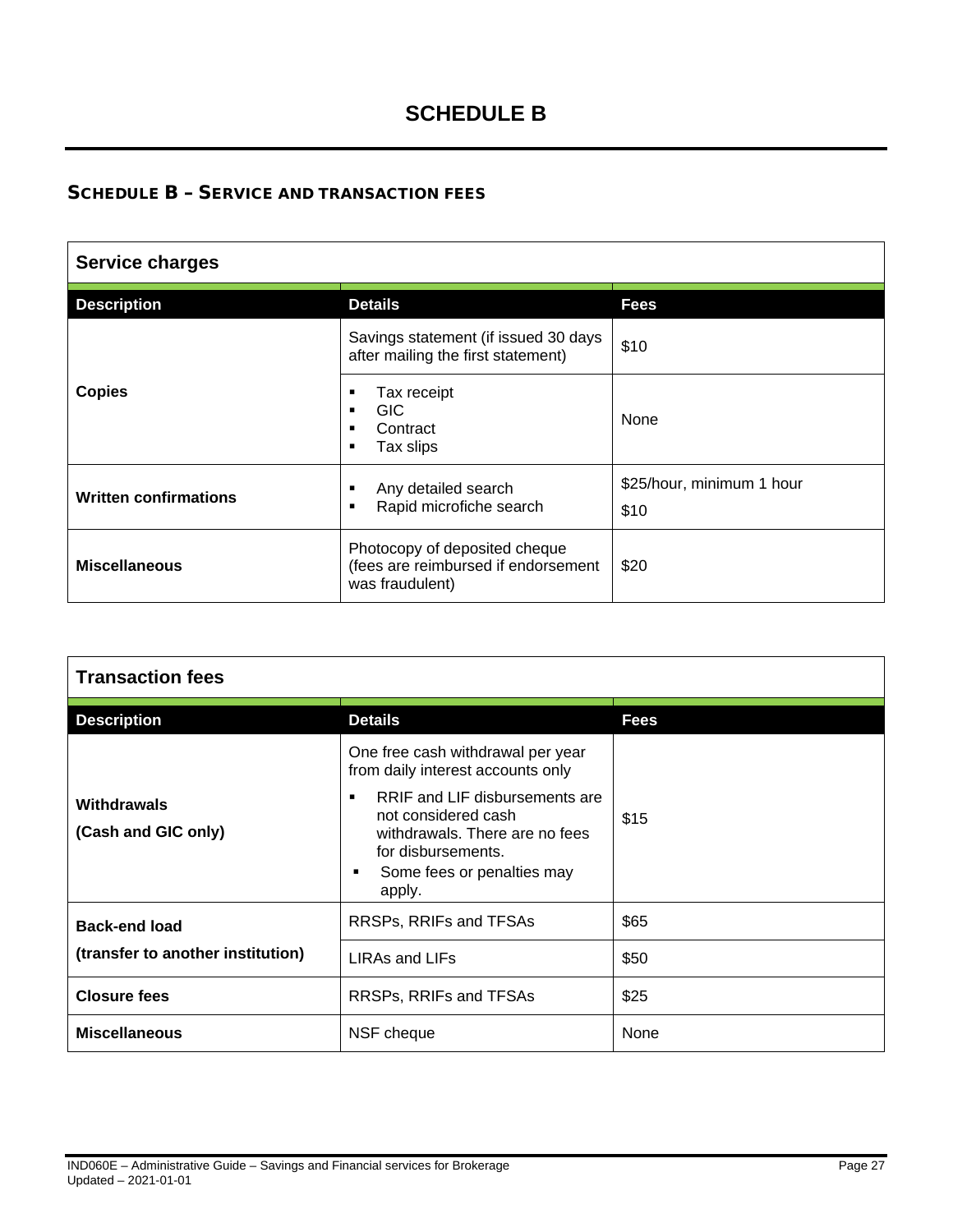# <span id="page-27-0"></span>SCHEDULE C – PROCESSING TIME

The following is the breakdown of the processing times according to transaction and plan type, if applicable. These transactions are carried out electronically and processed manually.

| <b>Transactions</b>                                                                              | <b>Processing time</b>                                                                     |  |  |
|--------------------------------------------------------------------------------------------------|--------------------------------------------------------------------------------------------|--|--|
| Creating a file for a new client                                                                 | (business days)<br>1 day                                                                   |  |  |
|                                                                                                  |                                                                                            |  |  |
| <b>Withdrawals</b>                                                                               |                                                                                            |  |  |
| By cheque<br>$\blacksquare$<br>By direct deposit<br>$\overline{\phantom{a}}$                     | 1 day<br>1 day                                                                             |  |  |
| Excluding regular deposits in a LIRA or LIF (allowed under                                       |                                                                                            |  |  |
| certain conditions and according to provinces)                                                   | 2 days                                                                                     |  |  |
| <b>HBP</b><br>$\blacksquare$                                                                     | 1 day                                                                                      |  |  |
| <b>Deposits</b>                                                                                  |                                                                                            |  |  |
| Cheque < \$15 000                                                                                | 2 days                                                                                     |  |  |
| Cheque > \$15 000                                                                                | 1 day                                                                                      |  |  |
| <b>Periodic payments</b>                                                                         |                                                                                            |  |  |
| To start                                                                                         | 2 days                                                                                     |  |  |
| To make a change                                                                                 | 2 days                                                                                     |  |  |
| To stop                                                                                          | 2 days                                                                                     |  |  |
| <b>Single payments</b>                                                                           | 2 days                                                                                     |  |  |
| Making a deposit with a cheque that was received from                                            |                                                                                            |  |  |
| another financial institution or employer                                                        |                                                                                            |  |  |
| < \$15 000 Non-registered, RRSP, TFSA                                                            | 2 days                                                                                     |  |  |
| < \$15 000 LIRA, RRIF, LIF, Contributory RRSP                                                    | 5 days                                                                                     |  |  |
| > \$15 000 Non-registered RRSP, TFSA, LIRA, RRIF, LIF and<br>$\blacksquare$<br>Contributory RRSP | 1 day                                                                                      |  |  |
| <b>Savings transfers</b>                                                                         |                                                                                            |  |  |
| Between accounts in the same plan                                                                | 5 days                                                                                     |  |  |
| Between accounts in different plans<br>$\blacksquare$                                            | 5 days                                                                                     |  |  |
| L,<br>10% penalty-free                                                                           | 5 days                                                                                     |  |  |
| In the same fee series                                                                           | 5 days                                                                                     |  |  |
| <b>External transfers</b>                                                                        | 5 days (a conservation period of 7 calendar days<br>must be added to this processing time) |  |  |
| <b>CARRA transfers (Quebec only)</b>                                                             | 5 days                                                                                     |  |  |
| <b>Corrections</b>                                                                               | 5 days                                                                                     |  |  |
| <b>Fee reimbursements</b>                                                                        | 5 days                                                                                     |  |  |
| Converting a RRSP/LIRA to a RRIF or LIF                                                          | 5 days                                                                                     |  |  |
| Unblocking of a RRIF or LIF                                                                      | 5 days                                                                                     |  |  |
| Processing a letter of indemnity                                                                 | 5 days                                                                                     |  |  |
| <b>Creating an immediate annuity</b>                                                             | 5 days                                                                                     |  |  |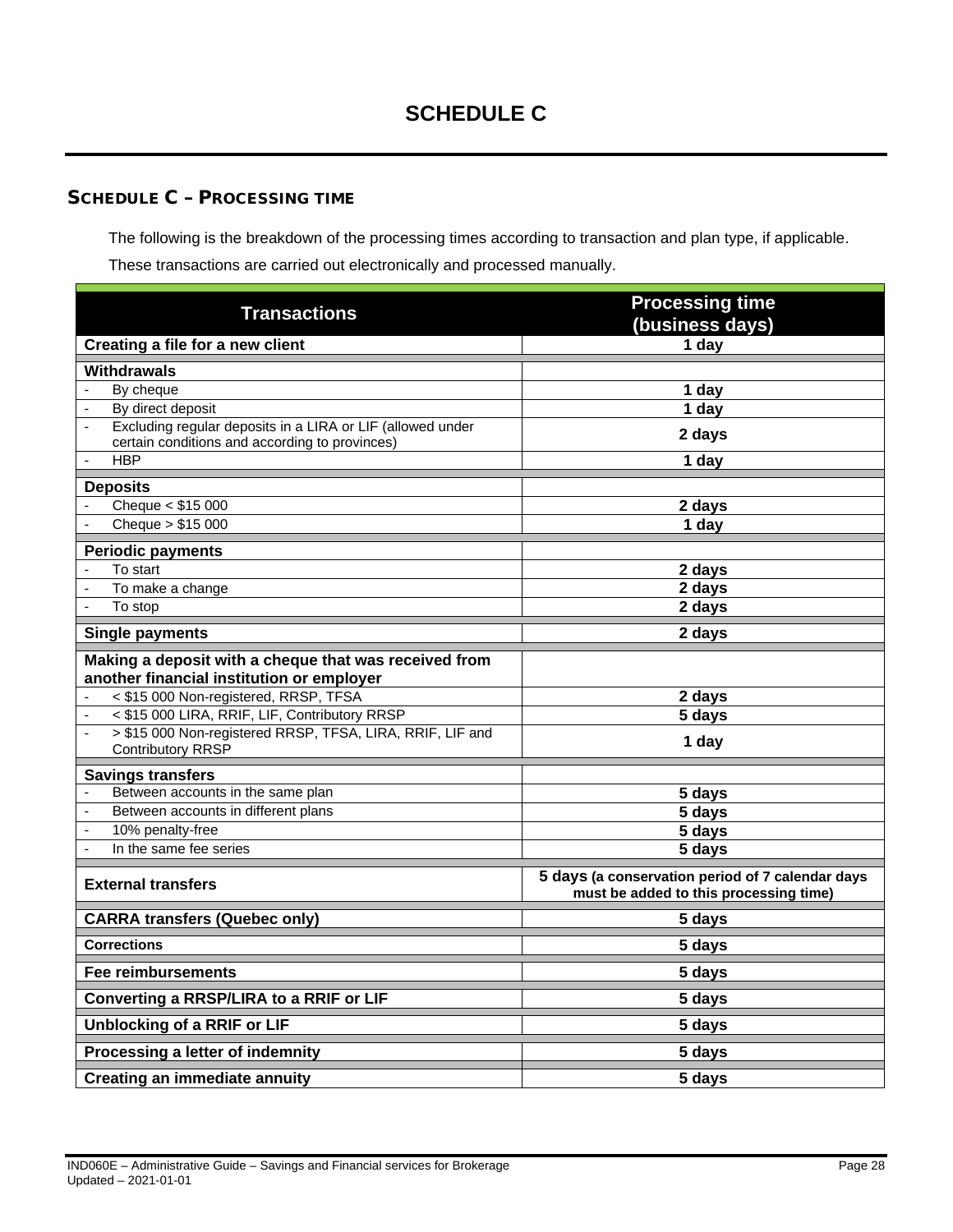# <span id="page-28-0"></span>SCHEDULE D – ACCEPTABLE CHEQUES ACCORDING TO PLAN SOURCE OF FUNDS

| <b>CONTRIBUTOR</b>                                                                                                              | <b>RRSP</b> | <b>TFSA</b> | <b>NON-REGISTERED</b><br><b>ANNUITY</b> |
|---------------------------------------------------------------------------------------------------------------------------------|-------------|-------------|-----------------------------------------|
| Contractholder                                                                                                                  | <b>YES</b>  | <b>YES</b>  | <b>YES</b>                              |
| Spousal RRSP <sup>1</sup>                                                                                                       | <b>YES</b>  | <b>NO</b>   | <b>NO</b>                               |
| Relations (father, mother, brother,<br>sister):<br>Parent of a minor child<br>$\blacksquare$<br>Parent of a adult child<br>٠    | <b>NO</b>   | <b>NO</b>   | <b>NO</b>                               |
| Employer:<br><b>Retiring allowance</b><br>٠<br>Bonus, vacation pay, retroactive<br>٠                                            | <b>YES</b>  | <b>NO</b>   | <b>NO</b>                               |
| <b>Employer is your incorporated</b><br>business, partnership or company: <sup>2</sup><br>Bonus, vacation pay, retroactive<br>٠ | <b>YES</b>  | <b>NO</b>   | <b>NO</b>                               |
| Sole proprietorship (E.G. Sylvie's<br>Hairdressing) <sup>3</sup>                                                                | <b>YES</b>  | <b>NO</b>   | <b>YES</b>                              |



**1RRSP – Spousal**

- **Only the spouse may contribute to a spousal RRSP.**

**2RRSP – Contributing contractholder**

- **Cheque from the company of the contractholder's company**
- **Accepted, but must indicate on the cheque what amounts were paid in bonuses, vacation and retroactivity.**



- **Cheques from a sole proprietorship (owned and operated by one person) are accepted.**
- The contractholder is the owner of the company.
- **If the business cannot be linked with the contractholder using the name on the cheque, proof of identity is required from the company.**